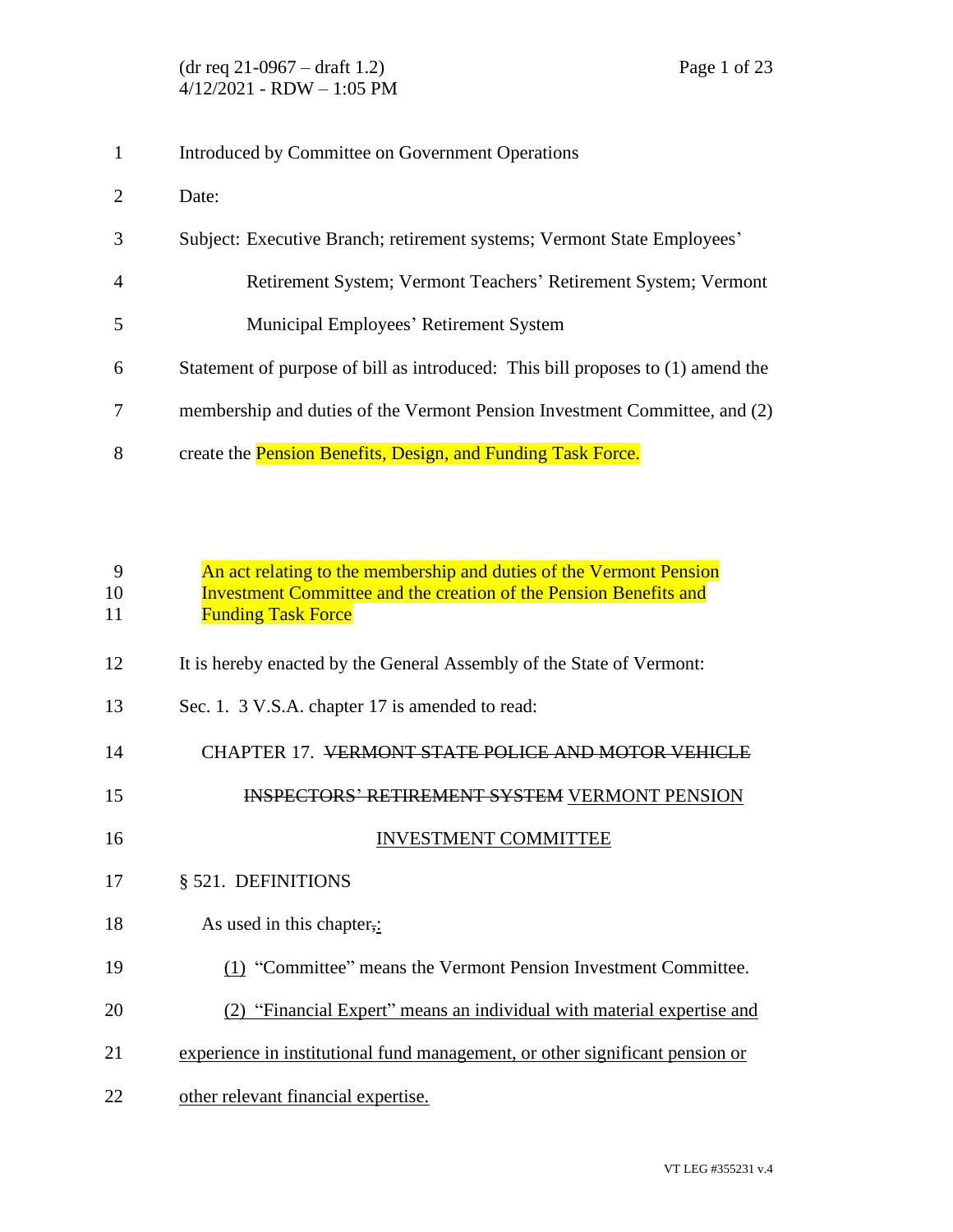| $(dr \text{ req } 21-0967 - draft 1.2)$ |
|-----------------------------------------|
| $4/12/2021$ - RDW $- 1:05$ PM           |

| $\mathbf{1}$   | (3) "Independent" means an individual who does not have a direct or                  |
|----------------|--------------------------------------------------------------------------------------|
| $\overline{2}$ | indirect material interest in the Plans.                                             |
| 3              | (A) An individual has a direct or indirect material interest in the Plan             |
| $\overline{4}$ | if: (i) the individual or the individual's spouse, parent, child, sibling, or in-law |
| 5              | is a beneficiary of any of the Plans; or (ii) the individual or the individual's     |
| 6              | spouse, parent, child, sibling, or in-law is or has been within the past five years  |
| 7              | an employee, director, officer, consultant, owner, consultant, manager, or had       |
| 8              | another material role with an entity servicing the Plan.                             |
| 9              | (B) An individual is considered an owner of a publicly traded                        |
| 10             | company if the individual owns, directly or indirectly, five percent or more of a    |
| 11             | class of the company's equity securities registered under the Securities             |
| 12             | Exchange Act of 1934 (15 U.S.C. § 78 et seq.), as amended.                           |
| 13             | (4) "Plans" means the State Teachers' Retirement System of Vermont,                  |
| 14             | the Vermont State Employees' Retirement System, and the Vermont Municipal            |
| 15             | Employees' Retirement System pursuant to section 472 of this title, 16 V.S.A.        |
| 16             | $\S$ 1943, and 24 V.S.A. $\S$ 5063.                                                  |
| 17             | § 522. VERMONT PENSION INVESTMENT COMMITTEE                                          |
| 18             | (a) Members. There is created the Vermont Pension Investment                         |
| 19             | Committee, an independent committee, to comprise seven 10 members as                 |
| 20             | follows:                                                                             |
| 21             | one member and one alternate, who may or may not be trustees of<br>(1)               |
| 22             | the Board of the Vermont State Employees' Retirement System, elected by the          |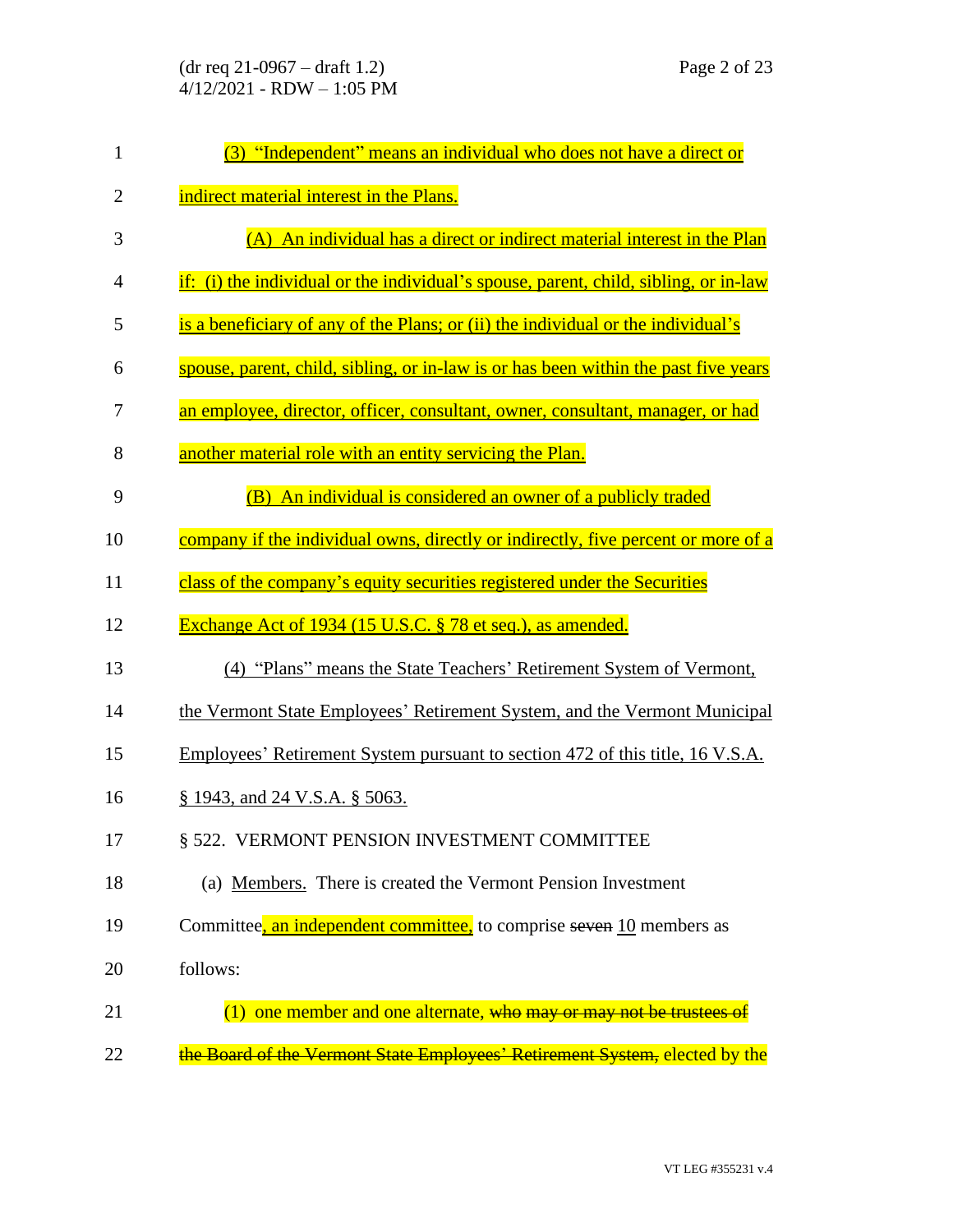| $\mathbf{1}$   | employee and retiree members of that board the Board of the Vermont State          |
|----------------|------------------------------------------------------------------------------------|
| $\overline{2}$ | <b>Employees' Retirement System;</b>                                               |
| 3              | (2) one member and one alternate, who may or may not be trustees of                |
| 4              | the Board of the State Teachers' Retirement System of Vermont, elected by the      |
| 5              | employee and retiree members of that the Board of the State Teachers'              |
| 6              | <b>Retirement System of Vermont;</b>                                               |
| 7              | (3) one member and one alternate, who may or may not be trustees of                |
| 8              | the Board of the Vermont Municipal Employees' Retirement System, elected           |
| 9              | by the municipal employee and municipal official members of that the Board         |
| 10             | of the Vermont Municipal Employees' Retirement System;                             |
| 11             | (4) two members and one alternate, who shall each be a financial expert            |
| 12             | and independent, appointed by the Governor;                                        |
| 13             | (5) the State Treasurer or designee, an ex-officio voting member; and              |
| 14             | (6) one member, appointed by the other $s\overline{i}x$ voting nine members of the |
| 15             | Committee, who shall serve as Chair of the Committee and at the pleasure of        |
| 16             | the Committee;                                                                     |
| 17             | (7) the Commissioner of Financial Regulation or designee, an ex-officio            |
| 18             | voting member;                                                                     |
| 19             | (8) one municipal employer, appointed by the Executive Director of the             |
| 20             | Vermont League of Cities and Towns; and                                            |
| 21             | (9) one school employer, appointed by the Vermont School Boards                    |
| 22             | <b>Association.</b>                                                                |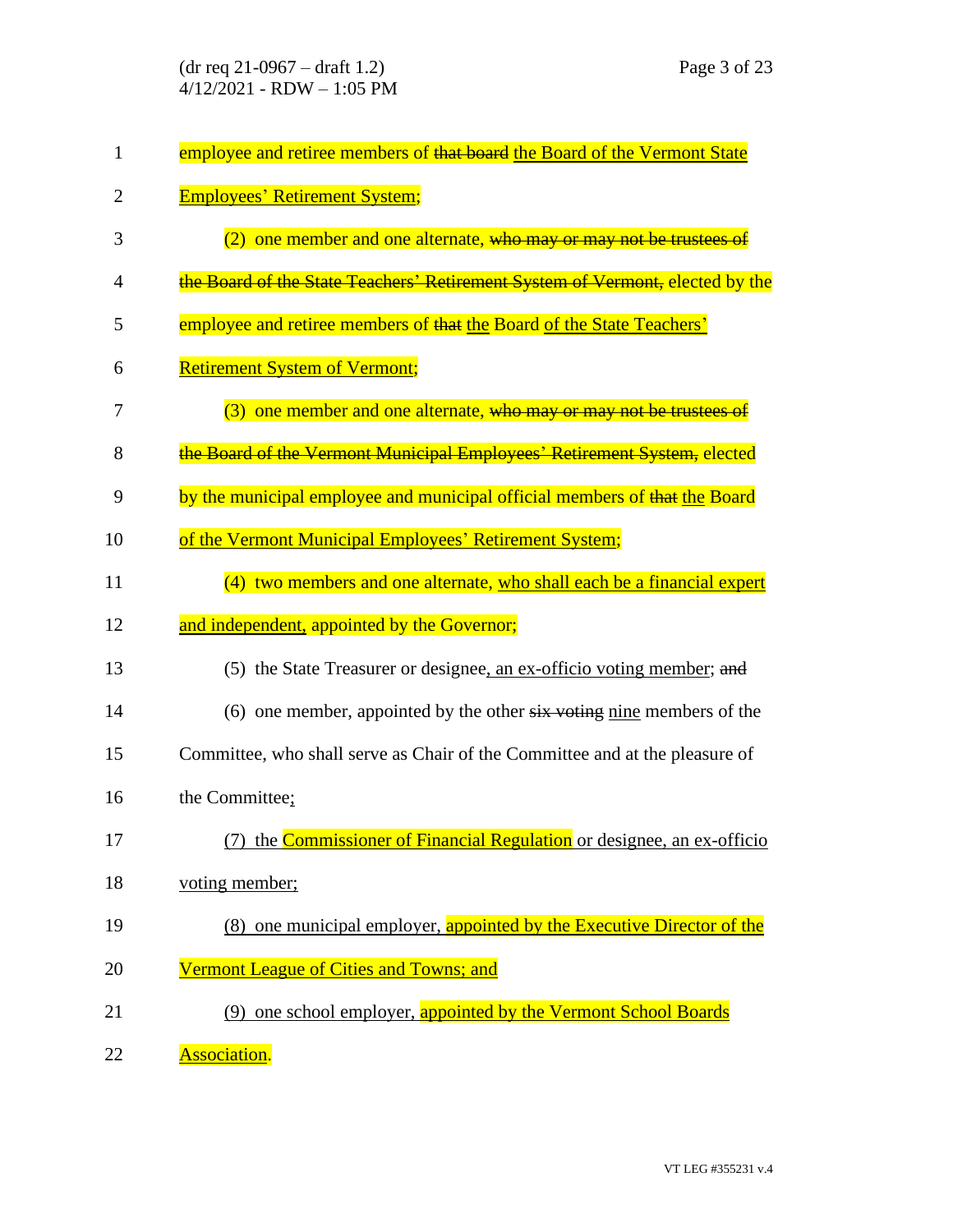(dr req 21-0967 – draft 1.2) Page 4 of 23 4/12/2021 - RDW – 1:05 PM

| $\mathbf{1}$   | (b) Training. An authority responsible for electing or appointing a member     |
|----------------|--------------------------------------------------------------------------------|
| $\overline{2}$ | or alternate shall consider the experience and knowledge of potential members  |
| 3              | and alternates consistent with the purposes of the Committee, and shall inform |
| $\overline{4}$ | potential members and alternates that they shall participate in Members and    |
| 5              | alternates of the Committee shall be required to participate in onboarding and |
| 6              | ongoing periodic training in investments, securities, and fiduciary            |
| 7              | responsibilities as directed by the Committee. The Committee shall provide an  |
| 8              | annual report to the respective authorities responsible for electing and       |
| 9              | appointing members and alternates regarding attendance at Committee            |
| 10             | meetings and relevant educational programs attended.                           |
| 11             | (c) Initially, one appointee and the alternate appointee of the Governor       |
| 12             | shall serve a two-year term, and the second appointee shall serve for a four-  |
| 13             | year term. Thereafter, the Governor's appointees and alternate appointee shall |
| 14             | serve for four-year terms. Initially, the member and alternate chosen by the   |
| 15             | Vermont Municipal Employees' Retirement Board shall serve for a two-year       |
| 16             | term, the member and alternate chosen by the Vermont State Teachers'           |
| 17             | Retirement Board shall serve for a three-year term and the member and          |
| 18             | alternate chosen by the Vermont State Employees' Retirement Board shall        |
| 19             | serve for a four-year term. Thereafter, all members and alternates shall serve |
| 20             | for four-year terms. Member terms.                                             |
| 21             | Except as provided in subdivision (2) of this section and for the ex-          |
| 22             | officio members of the Committee, all members of the Committee shall serve     |
| 23             | staggered four-year terms. A vacancy created before the expiration of a term   |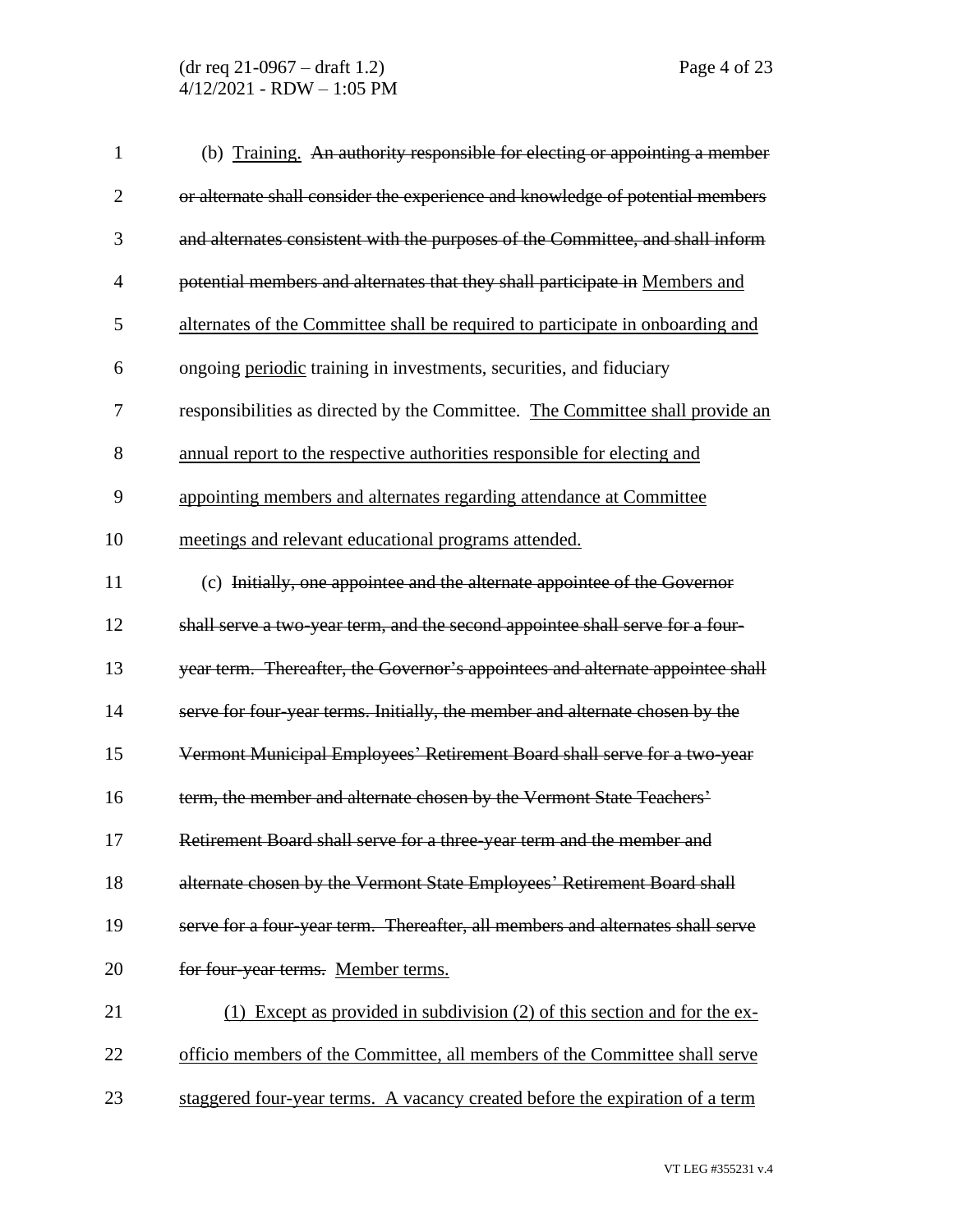(dr req 21-0967 – draft 1.2) Page 5 of 23 4/12/2021 - RDW – 1:05 PM

| $\mathbf{1}$   | shall be filled in the same manner as the original appointment for the unexpired  |
|----------------|-----------------------------------------------------------------------------------|
| $\overline{2}$ | portion of the term. A member appointed to fill a vacancy created before the      |
| 3              | expiration of a term shall not be deemed to have served a term for the purpose    |
| $\overline{4}$ | of this subsection. Members of the Committee shall be eligible for                |
| 5              | reappointment and shall serve not more than three terms. Members of the           |
| 6              | Board may be removed only for cause. The Board shall adopt rules pursuant to      |
| 7              | 3 V.S.A. chapter 25 to define the basis and process for removal.                  |
| 8              | (2) The Chair shall serve not more than 20 years on the Committee as a            |
| 9              | Chair or Committee member. If the Chair is unable to perform his or her           |
| 10             | duties, the Committee shall elect an interim Chair who shall be a financial       |
| 11             | expert or independent.                                                            |
| 12             | Terms shall end on June 30 with new terms beginning on July 1.<br>(3)             |
| 13             | (4) Notwithstanding subdivision (3) of this subsection, members shall             |
| 14             | serve until their successors are appointed subject to the term limits provided in |
| 15             | this subsection.                                                                  |
| 16             | (d) Chair and vice chair.                                                         |
| 17             | (1) The Chair of the Vermont Pension Investment Committee shall be a              |
| 18             | nonvoting member, except in the case of a tie vote.                               |
| 19             | (2) The Vermont Pension Investment Committee shall elect a vice chair             |
| 20             | from among its members.                                                           |
| 21             | (e) The Vermont Pension Investment Committee shall elect a vice chair             |
| 22             | from among its members Eligibility. No legislator who is currently serving in     |
| 23             | the General Assembly shall serve on the Committee.                                |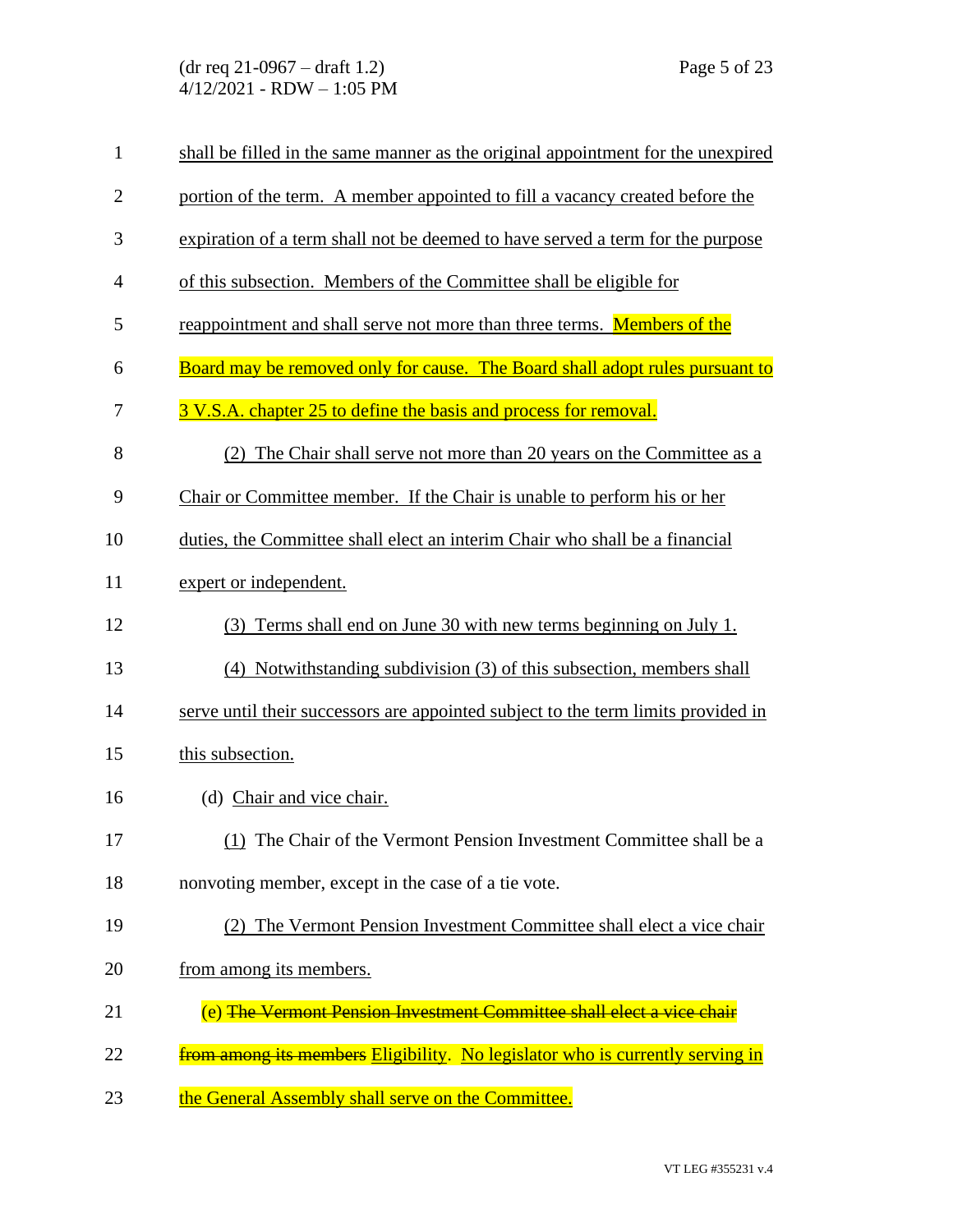| $\mathbf{1}$   | (f) Four Meetings.                                                             |
|----------------|--------------------------------------------------------------------------------|
| $\overline{2}$ | $(1)$ Five members of the Committee shall constitute a quorum.                 |
| 3              | (2) If a member is not in attendance, the alternate of that member shall       |
| $\overline{4}$ | be eligible to act as a member of the Committee during the absence of the      |
| 5              | member.                                                                        |
| 6              | (3) <b>Four Five</b> concurring votes shall be necessary for a decision of the |
| 7              | Committee at any meeting of the Committee. The Committee shall be attached     |
| 8              | to the Office of the State Treasurer for administrative support, and the       |
| 9              | expenses of the Committee and the Treasurer's office in support of the         |
| 10             | Committee shall be paid proportionately from the funds of the three retirement |
| 11             | systems and any individual municipalities that have been allowed to invest     |
| 12             | their retirement funds pursuant to subsection $523(a)$ of this title.          |
| 13             | (g) Leave time. Public employee members and alternates shall be granted        |
| 14             | reasonable leave time by their employers to attend Committee meetings and      |
| 15             | Committee-related educational programs.                                        |
| 16             | (h) The Committee shall provide an annual report to the respective             |
| 17             | authorities responsible for electing and appointing members and alternates     |
| 18             | regarding attendance at Committee meetings and relevant educational            |
| 19             | programs attended Compensation and reimbursements. Members and                 |
| 20             | alternates of the Committee who are not public employees shall be entitled to  |
| 21             | compensation as set forth in 32 V.S.A. § 1010 and reimbursement for all        |
| 22             | necessary expenses that they may incur through service on the Committee from   |
| 23             | the funds of the retirement systems. The Chair of the Committee may be         |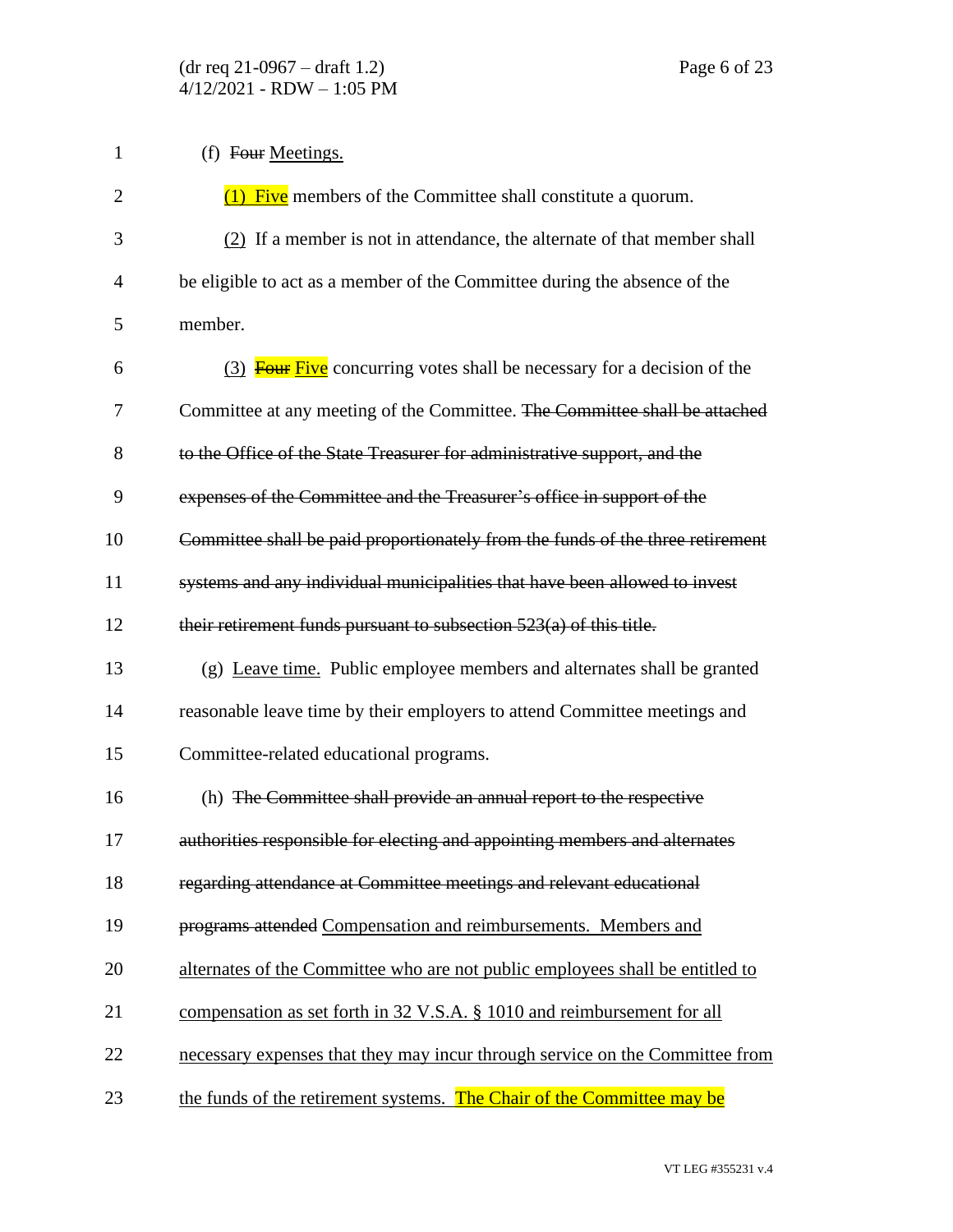(dr req 21-0967 – draft 1.2) Page 7 of 23 4/12/2021 - RDW – 1:05 PM

| $\mathbf{1}$   | compensated from the funds at a level not to exceed one-third of the salary of     |
|----------------|------------------------------------------------------------------------------------|
| $\overline{2}$ | the State Treasurer, as determined by the other members of the Committee.          |
| 3              | (i) A vacancy of an elected or appointed member or alternate shall be filled       |
| 4              | for the remainder of the term by the authority responsible for electing or         |
| 5              | appointing that member or alternate <b>Assistance and expenses</b> .               |
| 6              | The Committee shall have the administrative and technical support                  |
| 7              | of the Office of the State Treasurer.                                              |
| 8              | The Committee may collect proportionally from the funds of the                     |
| 9              | three retirement systems and any individual municipalities that have been          |
| 10             | allowed to invest their retirement funds pursuant to subsection 523(a) of this     |
| 11             | title, any expenses incurred that are associated with carrying out its duties, and |
| 12             | any expenses incurred by the Treasurer's office in support of the Committee.       |
| 13             | The Attorney General shall serve as legal advisor to the Committee.<br>(3)         |
| 14             | § 523. VERMONT PENSION INVESTMENT COMMITTEE; DUTIES                                |
| 15             | (a) General. The Vermont Pension Investment Committee shall be                     |
| 16             | responsible for the investment of the assets of the State Teachers' Retirement     |
| 17             | System of Vermont, the Vermont State Employees' Retirement System, and             |
| 18             | the Vermont Municipal Employees' Retirement System pursuant to section             |
| 19             | 472 of this title, 16 V.S.A. § 1943, and 24 V.S.A. § 5063. The Committee           |
| 20             | shall strive to maximize total return on investment, within acceptable levels of   |
| 21             | risk for public retirement systems, in accordance with the standards of care       |
| 22             | established by the prudent investor rule under 14A V.S.A. § 902. The               |
| 23             | Committee may, in its discretion, subject to approval by the Attorney General,     |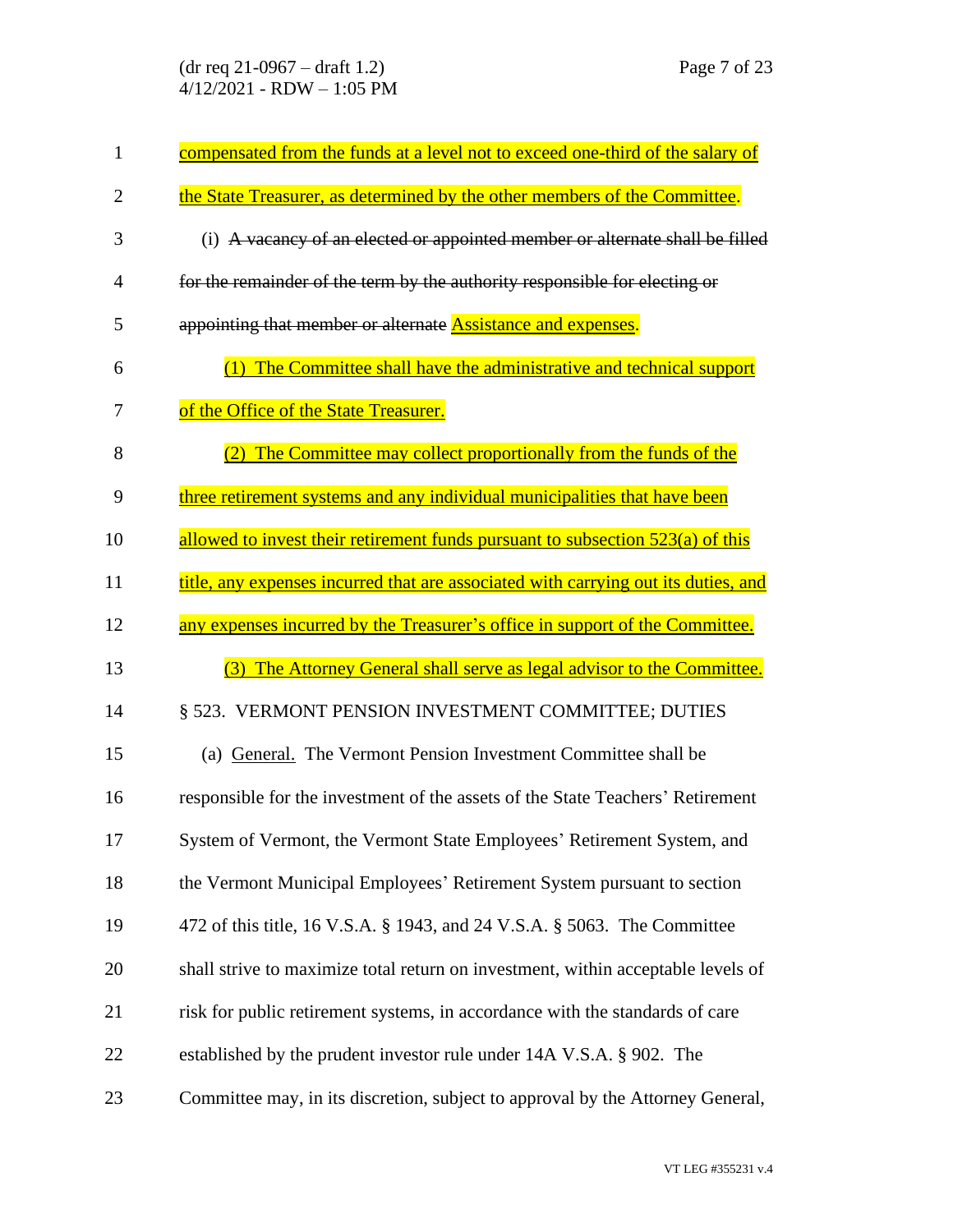| $\mathbf{1}$   | also enter into agreements with municipalities administering their own            |
|----------------|-----------------------------------------------------------------------------------|
| $\overline{2}$ | retirement systems to invest retirement funds for those municipal pension         |
| 3              | plans. The State Treasurer shall serve as the custodian of the funds of all three |
| 4              | retirement systems. The Committee may, in its discretion, also enter into         |
| 5              | agreements with the State Treasurer to invest the State Employees'                |
| 6              | Postemployment Benefits Trust Fund, established in 3 V.S.A. § 479a, and the       |
| 7              | Retired Teachers' Health and Medical Benefits Fund, established in 16 V.S.A.      |
| 8              | § 1944b.                                                                          |
| 9              | (b) Members and alternates of the Committee who are not public employees          |
| 10             | shall be entitled to compensation as set forth in 32 V.S.A. § 1010 and            |
| 11             | reimbursement for all necessary expenses that they may incur through service      |
| 12             | on the committee from the funds of the retirement systems. The Chair of the       |
| 13             | Committee may be compensated from the funds at a level not to exceed one-         |
| 14             | third of the salary of the State Treasurer, as determined by the other members    |
| 15             | of the Committee Powers and Duties. The Committee shall have the following        |
| 16             | duties:                                                                           |
| 17             | (1) Set the following actuarial assumptions:                                      |
| 18             | (A) the investment rate of return;                                                |
| 19             | (B) the inflation rate; and                                                       |
| 20             | (C) the smoothing rate method used for the actuarial valuation of                 |
| 21             | assets and returns.                                                               |
| 22             | Not more than 180 days after the end of each fiscal year, conduct an              |
| 23             | asset allocation study that reviews the expected return of each fund, including a |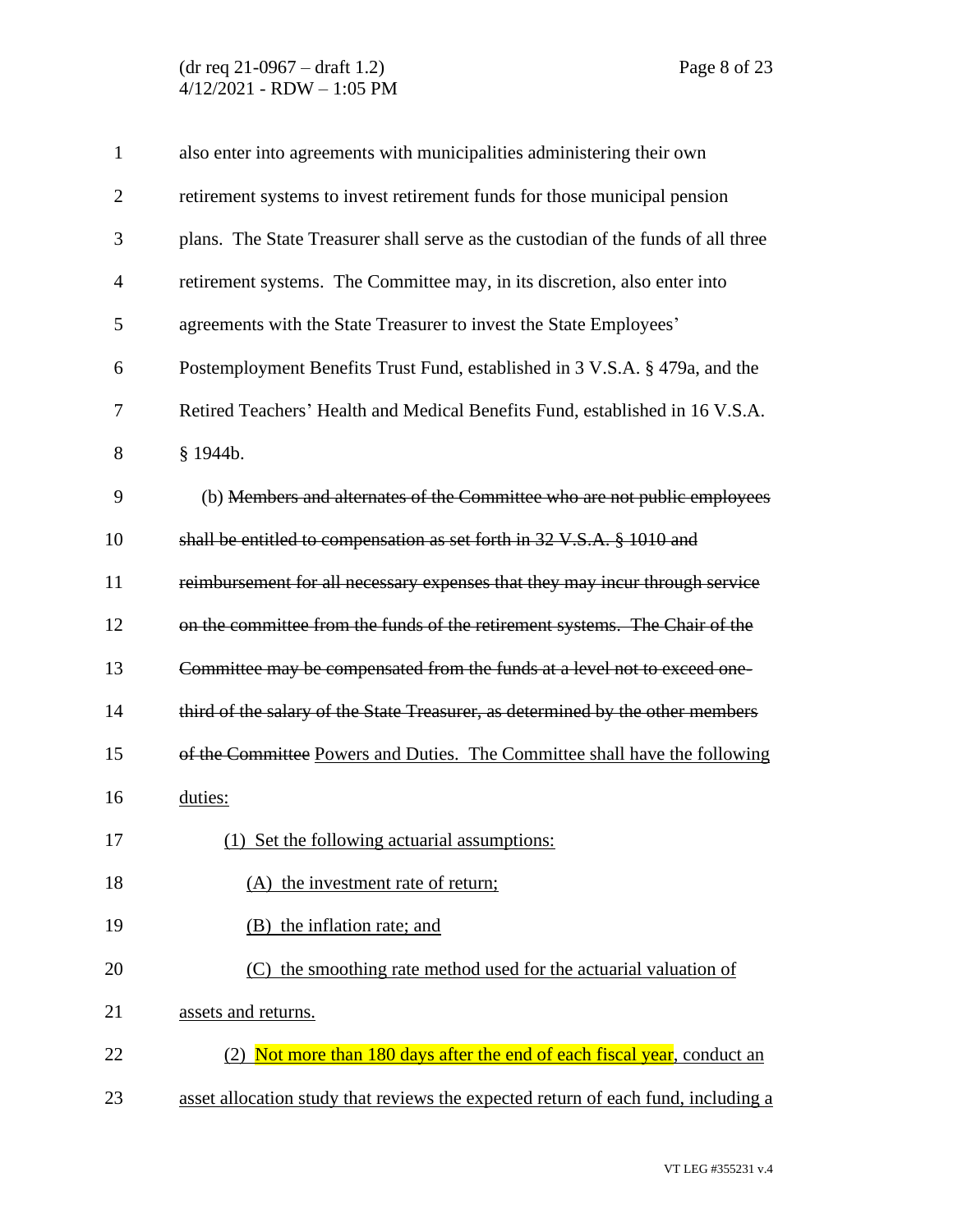(dr req 21-0967 – draft 1.2) Page 9 of 23 4/12/2021 - RDW – 1:05 PM

| $\mathbf{1}$   | risk analysis using best practices methodologies to estimate potential risks to    |
|----------------|------------------------------------------------------------------------------------|
| $\overline{2}$ | the fund's asset values over a five-, 10-, and 20-year period, and the remainder   |
| 3              | of the statutory amortization period. The study shall be submitted to the          |
| $\overline{4}$ | <b>General Assembly</b> and the Office of the Governor and made publicly available |
| 5              | on the <b>State Treasurer's website</b> within 10 days of completion.              |
| 6              | (c) Recordkeeping. The Committee shall keep a record of all its                    |
| 7              | proceedings, which shall be open for public inspection.                            |
| 8              | (d) Policies. The Committee shall formulate policies and procedures                |
| 9              | deemed necessary and appropriate to carry out its functions, including a           |
| 10             | written statement of the responsibilities of and expectations for the Chair of the |
| 11             | Committee and standards of conduct for members and employees of the                |
| 12             | Committee in order to maintain and promote public confidence in the integrity      |
| 13             | of the Board and Committee. The standard of conduct policies shall prohibit        |
| 14             | members and employees from receiving or soliciting any gift, including meals,      |
| 15             | alcoholic beverages, travel fare, room and board, or any other thing of value,     |
| 16             | tangible or intangible, from any vendor or potential vendor of investment          |
| 17             | services, management services, brokerage services, and other services to the       |
| 18             | Committee.                                                                         |
| 19             | (e) The Attorney General shall serve as legal advisor to the Committee             |
| 20             | Contracts.                                                                         |
| 21             | $(f)$ Contracts approved by the Committee and related documents may be             |
| 22             | executed by the Chair, or in the Chair's absence, the Vice Chair.                  |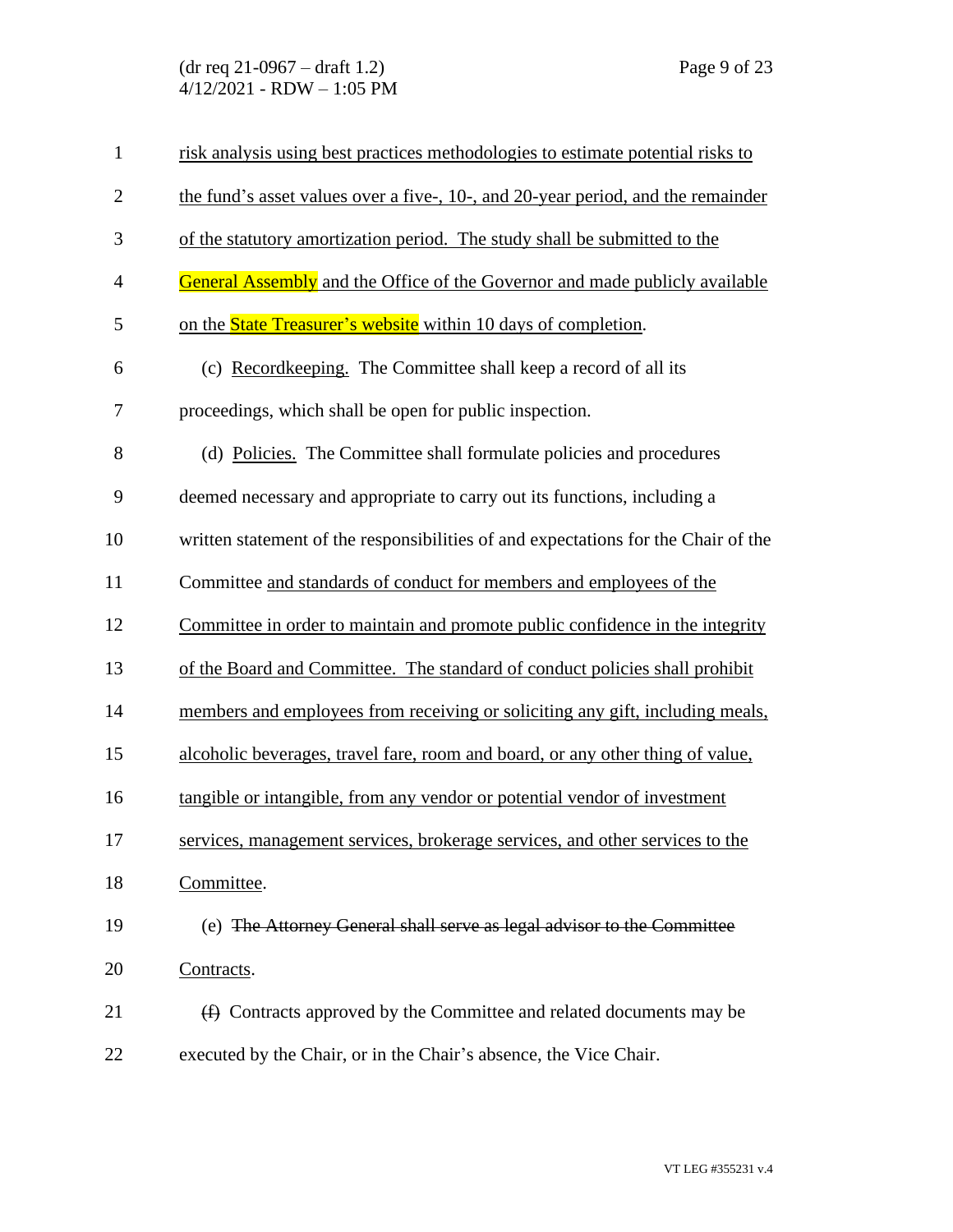(dr req 21-0967 – draft 1.2) Page 10 of 23 4/12/2021 - RDW – 1:05 PM

| $\mathbf{1}$   | (f) Asset and liability study. Beginning on July 1, 2022, and every three         |
|----------------|-----------------------------------------------------------------------------------|
| $\overline{2}$ | years thereafter, based on the most recent actuarial valuations of each Plan, the |
| 3              | Committee shall study the assets and liabilities of each Plan over a 20-year      |
| $\overline{4}$ | period. The study shall:                                                          |
| 5              | (1) project the expected path of the key indicators of each Plan's                |
| 6              | financial health based on all current actuarial and investment assumptions,       |
| 7              | current contribution and benefit policies, including the Plans' mark to market    |
| 8              | funded ratio, actuarially required contributions by source, payout ratio, and     |
| 9              | related liquidity obligations; and                                                |
| 10             | (2) project the effect on each Plan's financial health resulting from:            |
| 11             | (A) possible material deviations from Plan assumptions in investment              |
| 12             | assumptions, including returns versus those expected and embedded in the          |
| 13             | actuary's estimate of actuarially required contributions and any material         |
| 14             | changes in capital markets volatility; and                                        |
| 15             | (B) possible material deviations from key plan actuarial assumptions,             |
| 16             | including retiree longevity, potential benefit increases, and inflation.          |
| 17             | (g) Changes to actuarial rate of return. Notwithstanding any other                |
| 18             | provision of law to the contrary, Any changes to the actuarial rate of return     |
| 19             | shall be made at a joint meeting of by the Committee and the appropriate          |
| 20             | <b>Retirement Board. The Board and Committee shall review the</b>                 |
| 21             | recommendations of the actuary and the investment consultant. A change to an      |
| 22             | actuarial rate of return shall be by joint resolution of the Board and Committee. |
| 23             | Each body shall vote according to its own procedures. In the event that the       |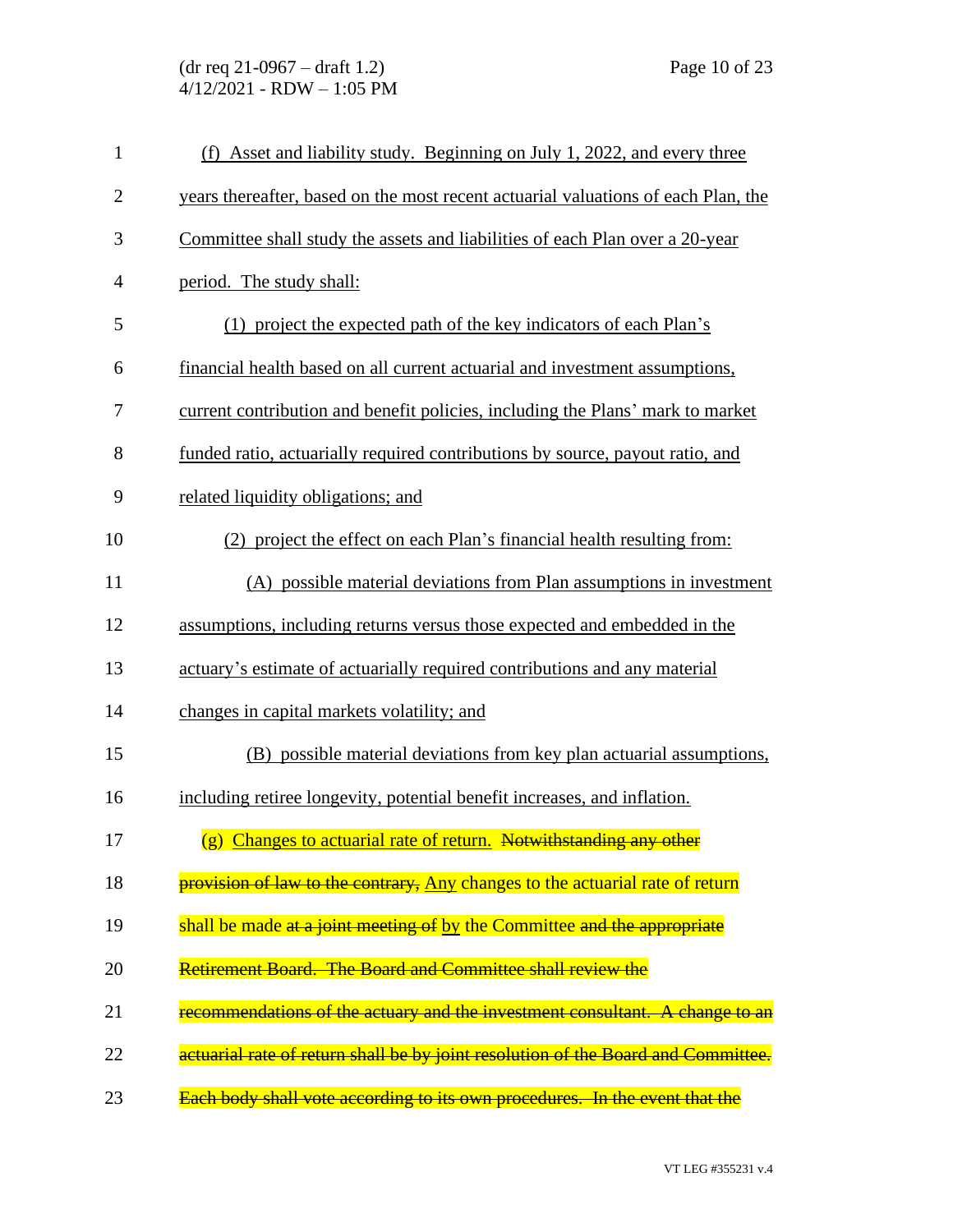| $\mathbf{1}$   | Board and Committee are unable to agree on an actuarial rate of return, the                      |
|----------------|--------------------------------------------------------------------------------------------------|
| $\overline{2}$ | existing assumed rate of return shall remain in effect.                                          |
| 3              | (h) Annual reports.                                                                              |
| 4              | (1) Beginning on January 15, 2022, and every year thereafter, the                                |
| 5              | Committee shall submit to the House and Senate Committees on Government                          |
| 6              | Operations:                                                                                      |
| 7              | a report on the performance of each Plan versus its demographic<br>(A)                           |
| 8              | investment and other actuarial assumptions over three-, five-, seven-, and ten-                  |
| 9              | year period, and the funding ratio of each plan to each plan beneficiary at the                  |
| 10             | end of each fiscal year; and                                                                     |
| 11             | a report on the status of the funding and investment performance<br>(B)                          |
| 12             | of each Plan and any relevant information from the asset liability and scenario                  |
| 13             | testing completed during the prior fiscal year.                                                  |
| 14             | The Committee shall send a written copy of the report described in                               |
| 15             | subdivision (1) of this subsection to the participants and beneficiaries of each                 |
| 16             | Plan.                                                                                            |
| 17             | Sec. 2. VERMONT PENSION INVESTMENT COMMITTEE;                                                    |
| 18             | <b>TRANSITION OF MEMBER TERMS</b>                                                                |
| 19             | The transition of the member terms of the Vermont Pension Investment                             |
| 20             | Committee, created in Sec. 1 of this act, are as follows:                                        |
| 21             | Beginning on July 1, 2021, members shall be appointed to fill the                                |
| 22             | new member seats established in $3 \text{ V.S.A. }$ $\S$ $522(a)(7)$ –(9) in Sec. 1 of this act. |
| 23             | The member appointed pursuant to $3 \text{ V.S.A. }$ $\S$ $522(a)(8)$ in Sec. 1 of this act      |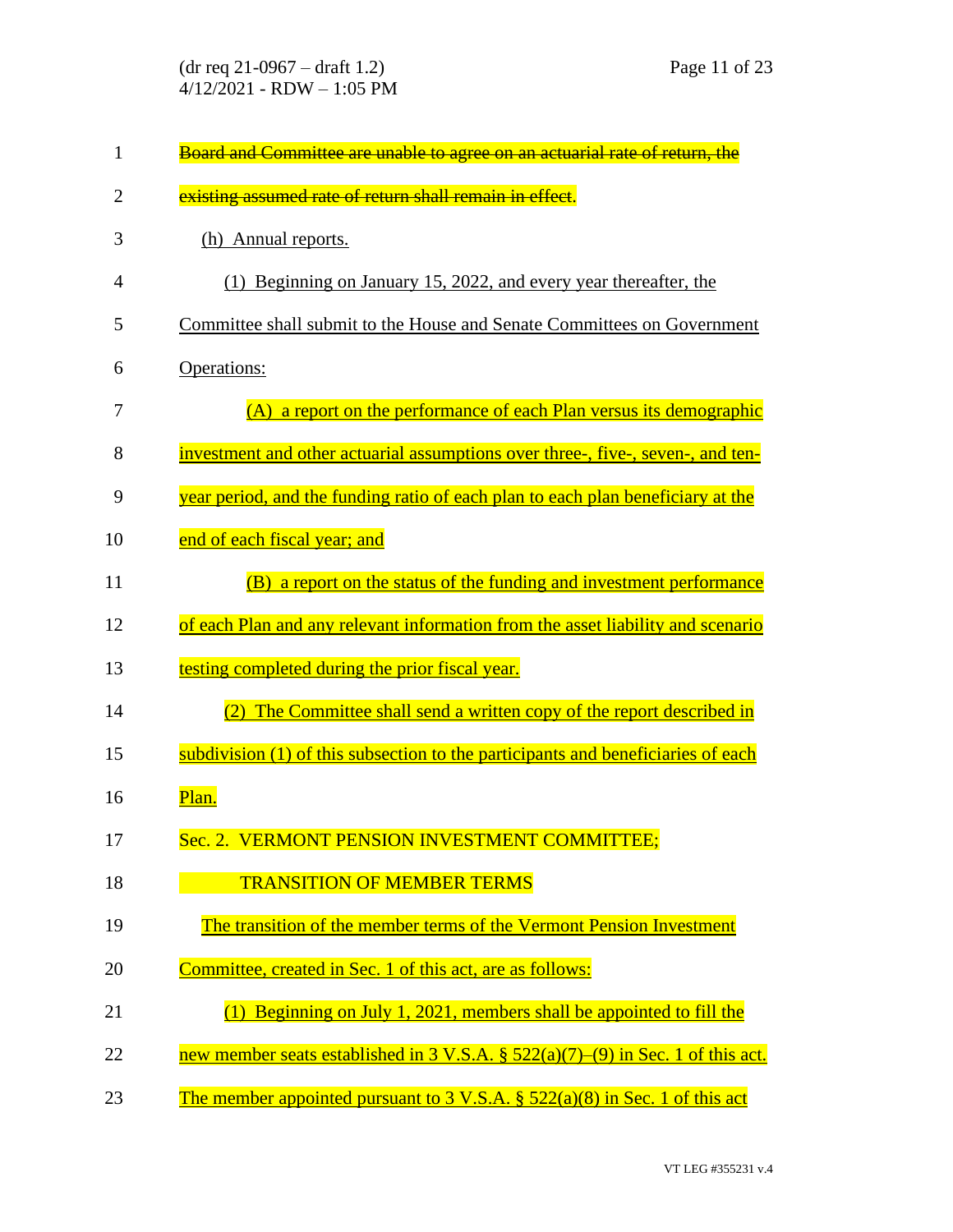(dr req 21-0967 – draft 1.2) Page 12 of 23 4/12/2021 - RDW – 1:05 PM

| $\mathbf{1}$   | shall serve an initial term of one year, and the member appointed pursuant to 3       |
|----------------|---------------------------------------------------------------------------------------|
| $\overline{2}$ | V.S.A. $\S$ 522(a)(9) in Sec. 1 of this act shall serve an initial term of two years. |
| 3              | (2) Members and alternates serving on the Committee as of the date of                 |
| 4              | enactment of this act shall serve until the June 30 in the year prior to the          |
| 5              | expiration of their current terms or June 30, 2023, whichever is                      |
| 6              | earlier. Current members and alternates may be reappointed if they meet the           |
| 7              | eligibility, qualification, and term limit requirements of $3$ V.S.A. $\S$ 522 in     |
| 8              | Sec. 1 of this act.                                                                   |
| 9              | Sec. 3. VERMONT PENSION INVESTMENT COMMITTEE; FISCAL                                  |
| 10             | YEAR 2023 REPORTS                                                                     |
| 11             | (a) On or before January 15, 2022, the Committee shall develop a written              |
| 12             | policy for implementing the asset allocation study and the asset and liability        |
| 13             | study required by 3 V.S.A. § 523 and shall make the policy publicly available         |
| 14             | on the Committee's website.                                                           |
| 15             | (b) On or before July 1, 2021, the Committee shall hire an independent                |
| 16             | third party to review and report on the operations of the Committee and the           |
| 17             | Retirement Division of the Treasurer's Office and make recommendations on             |
| 18             | best practices and necessary actions to transfer the Committee to a standalone        |
| 19             | entity. The report shall include a review of budgetary authority, frequency of        |
| 20             | trainings, transfer or hiring of personnel, and compensation. On or before            |
| 21             | January 15, 2022, the Committee shall submit a copy of the report to the House        |
| 22             | and Senate Committees on Government Operations.                                       |
| 23             | Sec. 4. $3$ V.S.A. $\S$ 471 is amended to read:                                       |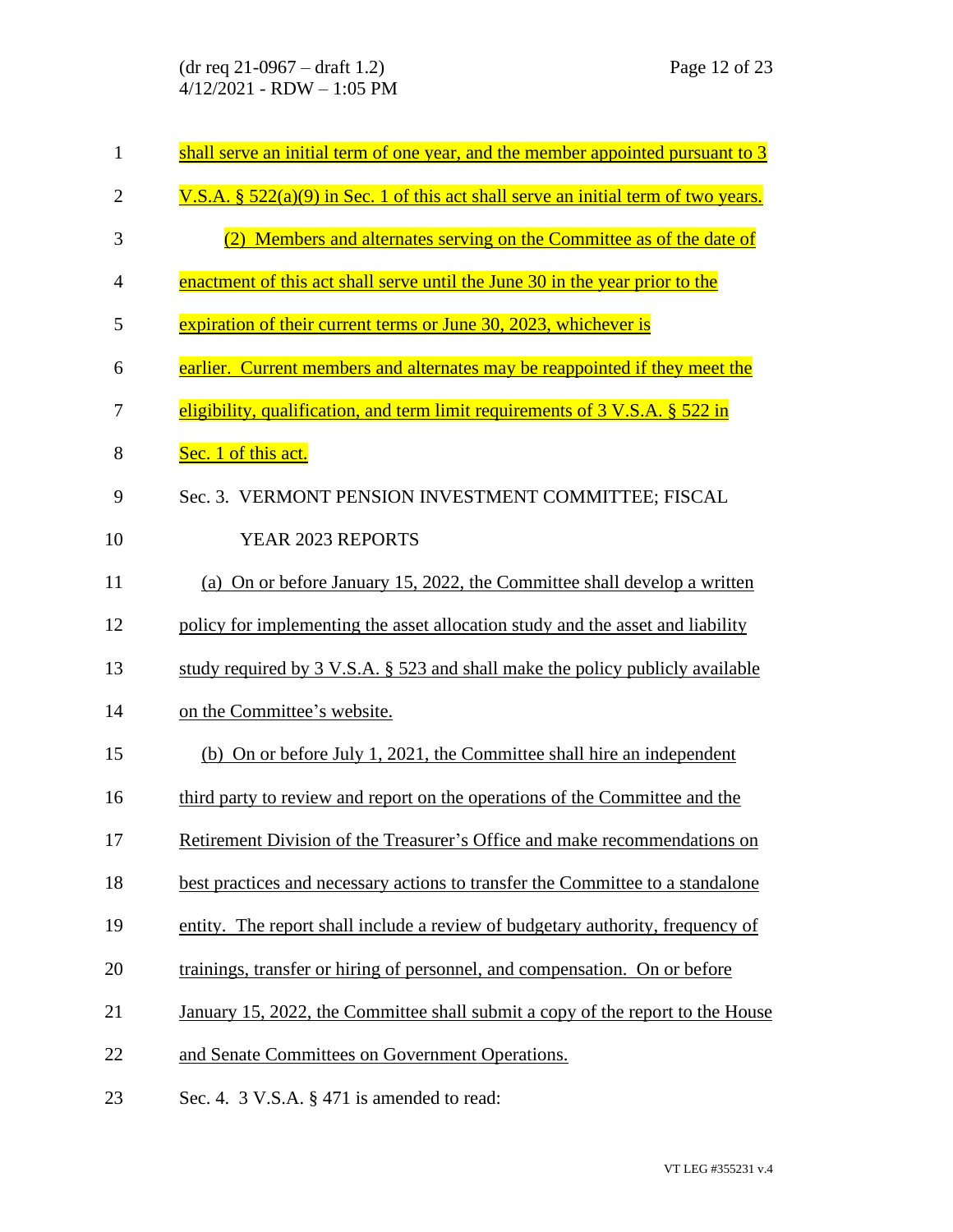| $\mathbf{1}$   | § 471. RETIREMENT BOARD; MEDICAL BOARD; ACTUARY; RATES                          |
|----------------|---------------------------------------------------------------------------------|
| $\overline{2}$ | OF CONTRIBUTION; SAFEKEEPING OF SECURITIES                                      |
| 3              | * * *                                                                           |
| $\overline{4}$ | (j) The Retirement Board shall designate an actuary who shall be the            |
| 5              | technical advisor of the Board on matters regarding the operation of the Fund   |
| 6              | of the Retirement System, and shall perform such other duties as are required   |
| $\tau$         | in connection therewith. Immediately after the establishment of the Retirement  |
| 8              | System, the Retirement Board shall adopt for the Retirement System such         |
| 9              | mortality and service tables as shall be deemed necessary and shall certify the |
| 10             | rates of contribution payable under the provisions of this subchapter. At least |
| 11             | once in each five year three-year period following the establishment of the     |
| 12             | System, the actuary shall make an actuarial investigation into the mortality,   |
| 13             | service, and compensation experience of the members and beneficiaries of the    |
| 14             | Retirement System, and taking into account the results of such investigation,   |
| 15             | the Retirement Board shall adopt for the Retirement System such mortality,      |
| 16             | service, and other tables as shall be deemed necessary and shall certify the    |
| 17             | rates of contribution payable under the provisions of this subchapter.          |
| 18             | * * *                                                                           |
| 19             | Sec. 5. $3$ V.S.A. $\S$ 472 is amended to read:                                 |
| 20             | § 472. INVESTMENTS; INTEREST RATE; DISBURSEMENTS                                |
| 21             | * * *                                                                           |
| 22             | (d) Except as otherwise herein provided, no trustee and no employee of the      |
| 23             | Board or member of the Committee shall have any direct interest in the gains    |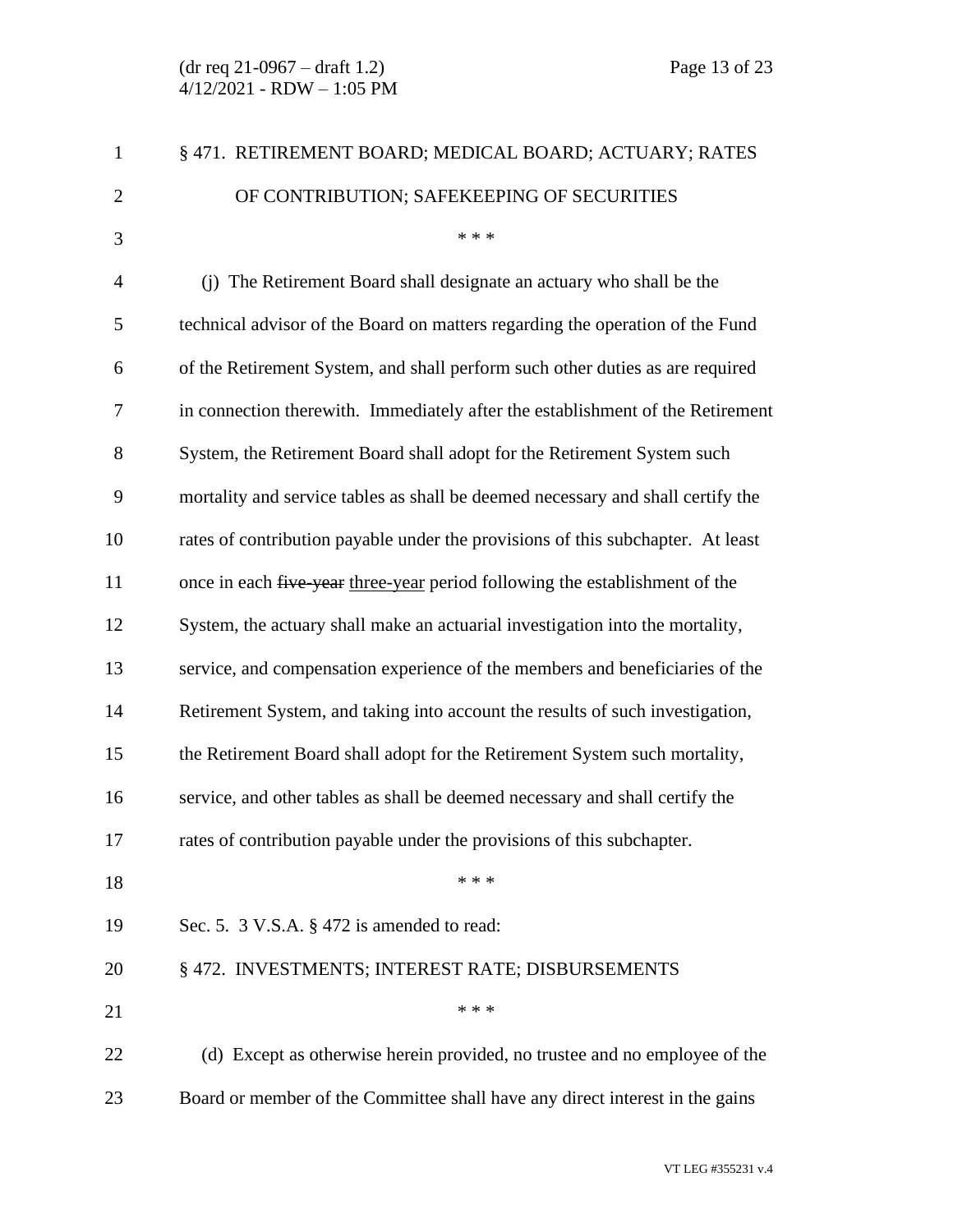| $\mathbf{1}$ | or profits of any investment made by the Committee; nor shall any trustee or     |
|--------------|----------------------------------------------------------------------------------|
| $\mathbf{2}$ | employee of the Board or the Committee, directly or indirectly, for himself or   |
| 3            | herself or as an agent, in any manner use the same except to make such current   |
| 4            | and necessary payments as are authorized by the Board or Committee; nor          |
| 5            | shall any trustee or employee of the Board or the Committee become an            |
| 6            | endorser or surety, or in any manner an obligor, for the monies loaned to or     |
| 7            | borrowed from the Board. The Treasurer, with the approval of the Board and       |
| 8            | the Committee, shall adopt by rule standards of conduct for trustees, members    |
| 9            | of the Committee, and employees of the Board and Committee in order to           |
| 10           | maintain and promote public confidence in the integrity of the Board and         |
| 11           | Committee. Such rules shall prohibit trustees and employees from receiving or    |
| 12           | soliciting any gift, including meals, alcoholic beverages, travel fare, room and |
| 13           | board, or any other thing of value, tangible or intangible, from any vendor or   |
| 14           | potential vendor of investment services, management services, brokerage          |
| 15           | services, and other services to the Board or Committee. [FOR COMMITTEE           |
| 16           | <b>DISCUSSION]</b>                                                               |
| 17           | Sec. 6. 16 V.S.A. § 1942 is amended to read:                                     |
| 18           | § 1942. BOARD OF TRUSTEES; MEDICAL BOARD; ACTUARY; RATE                          |
| 19           | OF CONTRIBUTION; SAFEKEEPING OF SECURITIES                                       |
| 20           | * * *                                                                            |
| 21           | (m) Immediately after the establishment of the System, the actuary shall         |
| 22           | make such investigation of the mortality, service, and compensation experience   |
| 23           | of the members of the System, as the actuary shall recommend and the Board       |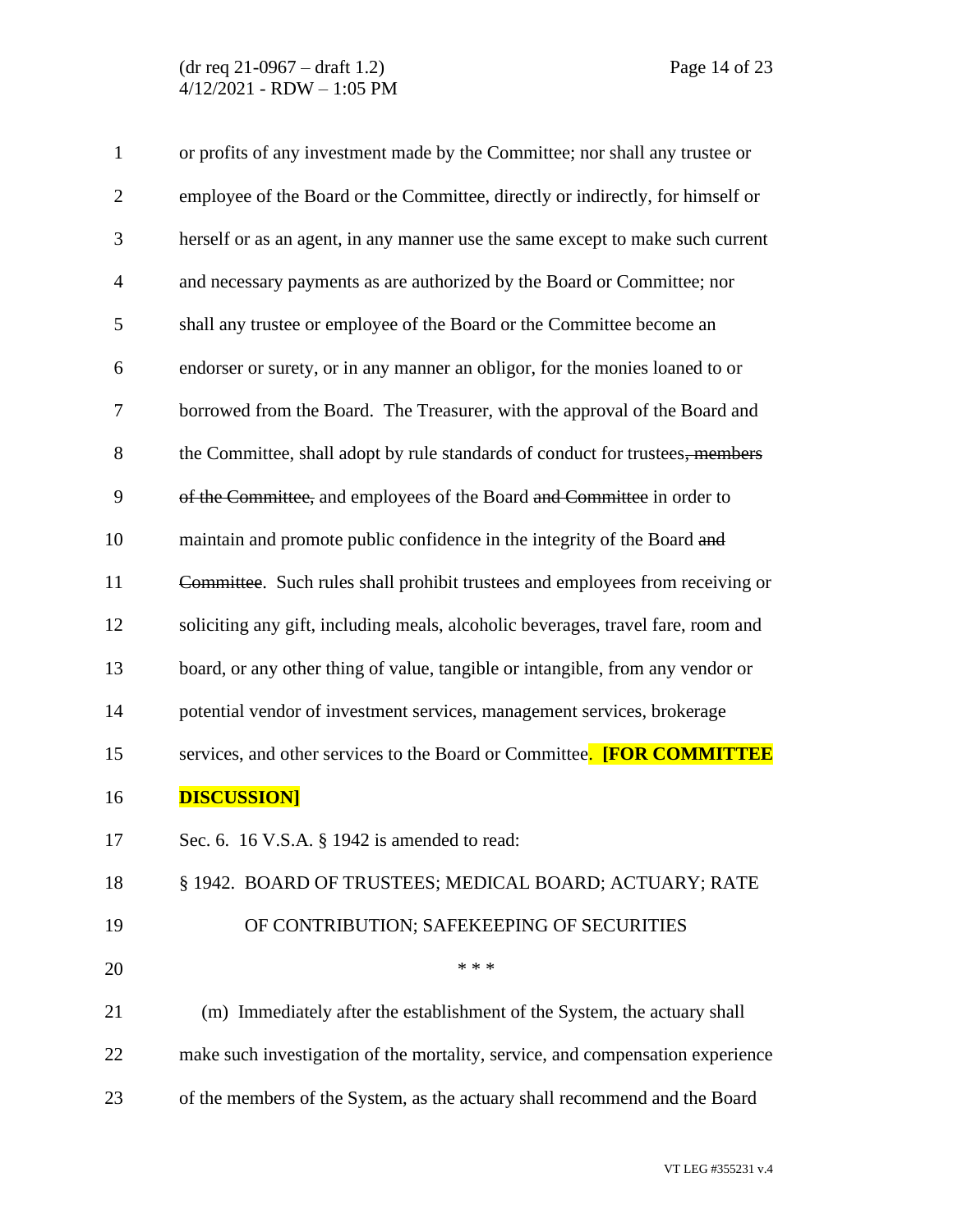| $\mathbf{1}$   | shall authorize, for the purpose of determining the proper mortality and service |
|----------------|----------------------------------------------------------------------------------|
| $\overline{2}$ | tables to be prepared and submitted to the Board for adoption. Having regard     |
| 3              | to such investigation and recommendation, the Board shall adopt for the          |
| $\overline{4}$ | System such mortality and service tables as shall be deemed necessary, and       |
| 5              | shall certify the rates of contribution payable under the provisions of this     |
| 6              | chapter. At least once in each five year three-year period following the         |
| 7              | establishment of the system System, the actuary shall make an actuarial          |
| 8              | investigation into the mortality, service, and compensation experience of the    |
| 9              | members and beneficiaries of the System, and taking into account the results of  |
| 10             | such investigation, the Board shall adopt for the System such mortality,         |
| 11             | service, and other tables as shall be deemed necessary and shall certify the     |
| 12             | rates of contribution payable under the provisions of this chapter.              |
| 13             | * * *                                                                            |
| 14             | Sec. 7. 16 V.S.A. § 1943 is amended to read:                                     |
| 15             | § 1943. INVESTMENTS; INTEREST RATE; DISBURSEMENTS                                |
| 16             | * * *                                                                            |
| 17             | (d) Except as otherwise provided in this section, no trustee and no              |
| 18             | employee of the Board or member of the Vermont Pension Investment                |
| 19             | Committee shall have any direct interest in the gains or profits of any          |
| 20             | investment made by the Committee; nor shall any trustee or employee of the       |
| 21             | Board or Committee, directly or indirectly, for himself or herself or as an      |
| 22             | agent, in any manner use the same except to make such current and necessary      |
| 23             | payments as are authorized by the Board or Committee; nor shall any trustee or   |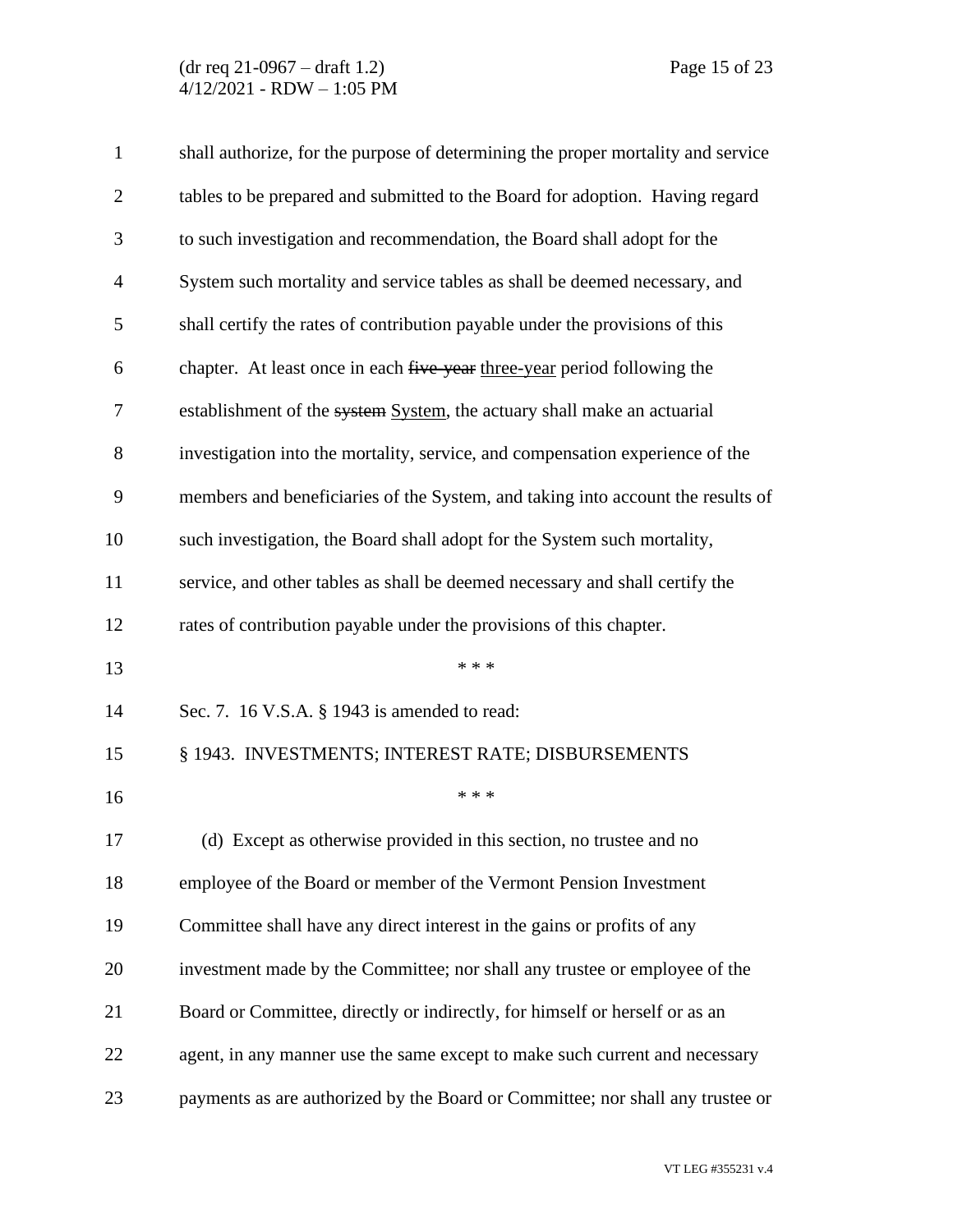| $\mathbf{1}$   | employee of the Board or Committee become an endorser or surety, or in any       |
|----------------|----------------------------------------------------------------------------------|
| $\overline{2}$ | manner an obligor, for the monies loaned to or borrowed from the Board. The      |
| 3              | State Treasurer, with the approval of the Board and the Committee, shall adopt   |
| $\overline{4}$ | by rule standards of conduct for trustees and employees of the Board in order    |
| 5              | to maintain and promote public confidence in the integrity of the Board. Such    |
| 6              | rules shall prohibit trustees, members of the Committee, and employees from      |
| 7              | receiving or soliciting any gift, including meals, alcoholic beverages, travel   |
| 8              | fare, room and board, or any other thing of value, tangible or intangible, from  |
| 9              | any vendor or potential vendor of investment services, management services,      |
| 10             | brokerage services, and other services to the Board. <b>[FOR COMMITTEE</b>       |
| 11             | <b>DISCUSSION]</b>                                                               |
| 12             | Sec. 8. 24 V.S.A. $\S$ 5062 is amended to read:                                  |
| 13             | § 5062. RETIREMENT BOARD; MEDICAL BOARD; ACTUARY; RATES                          |
| 14             | OF CONTRIBUTION; SAFEKEEPING OF SECURITIES                                       |
| 15             | * * *                                                                            |
| 16             | (k) Immediately after the establishment of the Retirement System, the            |
| 17             | Retirement Board shall adopt for the Retirement System such mortality and        |
| 18             | service tables as shall be deemed necessary and shall certify the rates of       |
| 19             | contribution payable under the provisions of this chapter. At least once in each |
| 20             | five-year three-year period following the establishment of the System, the       |
| 21             | actuary shall make an actuarial investigation into the mortality, service, and   |
| 22             | compensation experience of the members and beneficiaries of the Retirement       |
| 23             | System, and taking into account the results of such investigation, the           |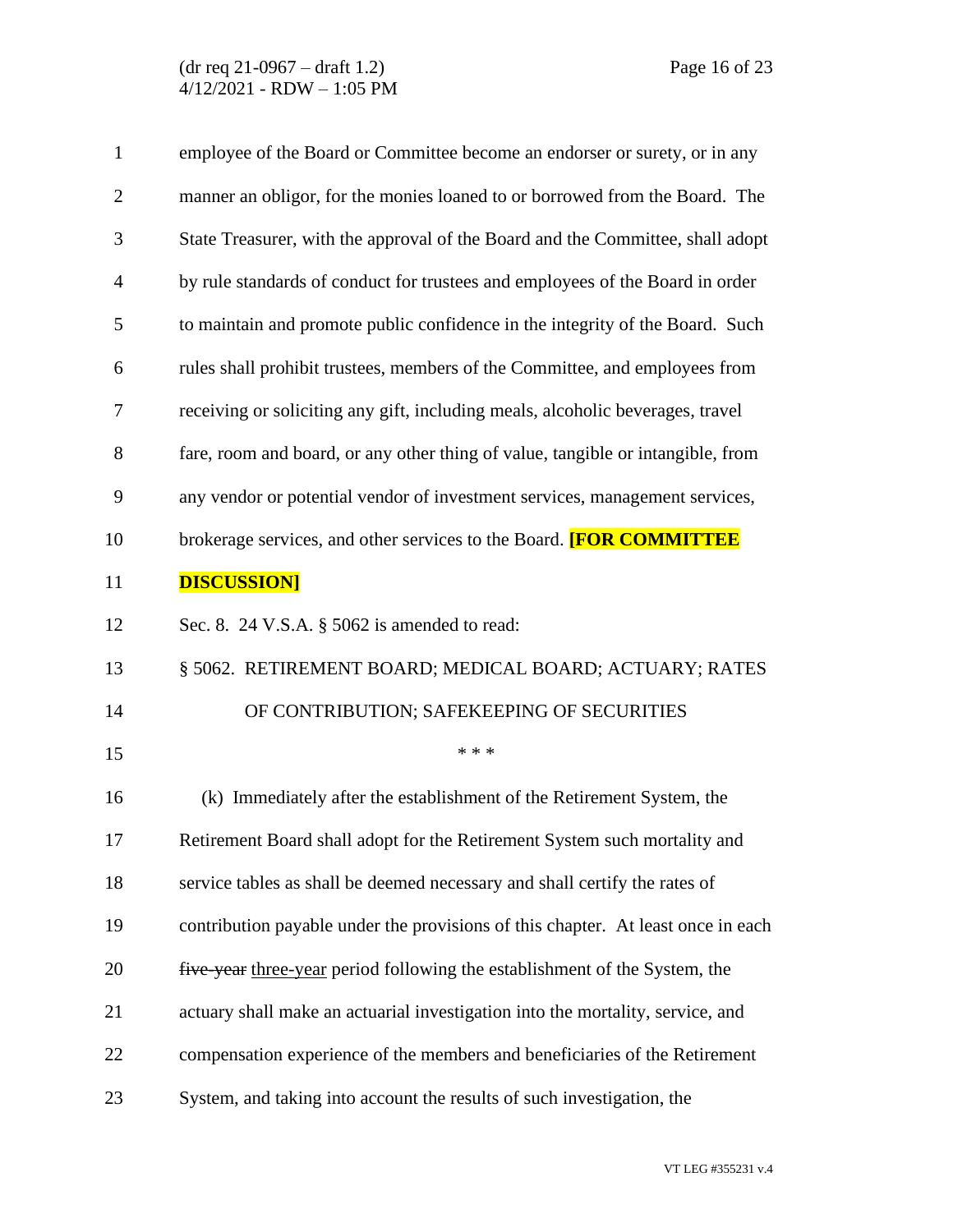(dr req 21-0967 – draft 1.2) Page 17 of 23 4/12/2021 - RDW – 1:05 PM

| $\mathbf{1}$   | Retirement Board shall adopt for the Retirement System such mortality,           |
|----------------|----------------------------------------------------------------------------------|
| $\overline{2}$ | service, and other tables as shall be deemed necessary and shall certify the     |
| 3              | rates of contribution payable under the provisions of this chapter.              |
| $\overline{4}$ | * * *                                                                            |
| 5              | Sec. 9. 24 V.S.A. $\S$ 5063 is amended to read:                                  |
| 6              | § 5063. INVESTMENTS; INTEREST RATE; DISBURSEMENTS                                |
| 7              | * * *                                                                            |
| 8              | (e) Except as otherwise herein provided, no trustee and no employee of the       |
| 9              | Retirement Board or Vermont Pension Investment Committee shall have any          |
| 10             | direct interest in the gains or profits of any investment made by the Committee, |
| 11             | nor shall any trustee, member of the Committee, or employee of the Board or      |
| 12             | Committee, directly or indirectly, for himself or herself or as an agent, in any |
| 13             | manner use the same except to make such current and necessary payments as        |
| 14             | are authorized by the Board or Committee; nor shall any trustee or employee of   |
| 15             | the Board or Committee become an endorser or surety, or in any manner an         |
| 16             | obligor, for monies loaned to or borrowed from the Board. [FOR                   |
| 17             | <b>COMMITTEE DISCUSSION]</b>                                                     |
| 18             | Sec. 10. PENSION BENEFIT, DESIGN, AND FUNDING TASK FORCE;                        |
| 19             | STATE EMPLOYEES' RETIREMENT SYSTEM; STATE                                        |
| 20             | TEACHERS' RETIREMENT SYSTEM; REPORT                                              |
| 21             | (a) Creation. There is created the Pension Benefit, Design, and Funding          |
| 22             | Task Force to review and report on the benefits, design, and funding of          |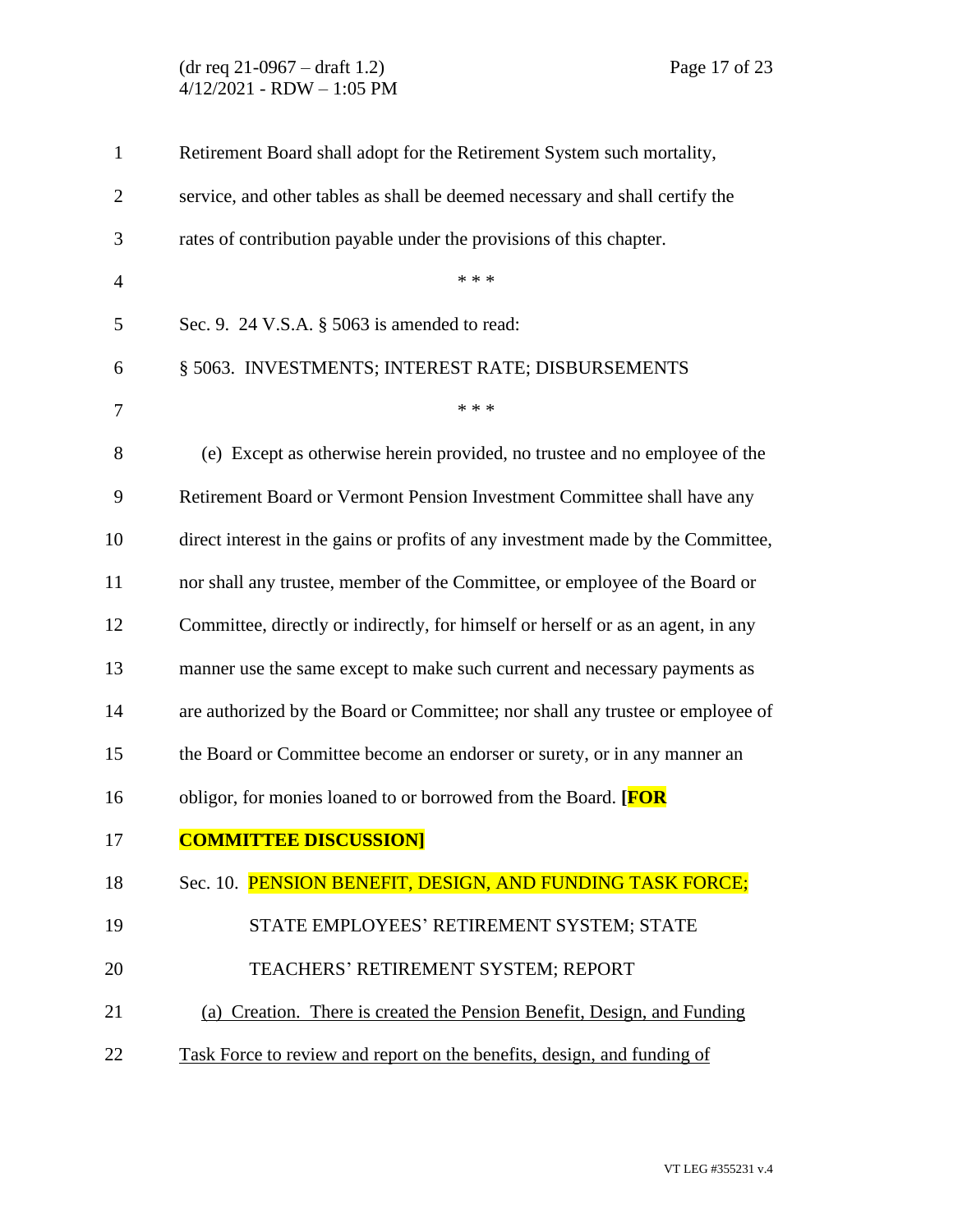| $\mathbf{1}$   | retirement and retiree health benefit plans for the Vermont State Employees' |
|----------------|------------------------------------------------------------------------------|
| $\overline{2}$ | Retirement System and the Vermont State Teachers' Retirement System.         |
| 3              | (b) Membership.                                                              |
| 4              | (1) The Task Force shall be composed of the following members:               |
| 5              | (A) three current members of the House of Representatives, not all           |
| 6              | from the same political party, who shall be appointed by the Speaker of the  |
| 7              | House;                                                                       |
| 8              | (B) three current members of the Senate, not all from the same               |
| 9              | political party, who shall be appointed by the Committee on Committees;      |
| 10             | (C) the Director of the Retirement Division, Office of the State             |
| 11             | Treasurer or designee;                                                       |
| 12             | (D) the Commissioner of Financial Regulation or designee;                    |
| 13             | (E) the Commissioner of Human Resources or designee;                         |
| 14             | (F) three members, who shall be appointed by the president of the            |
| 15             | Vermont-NEA;                                                                 |
| 16             | (G) two members, who shall be appointed by the president of the              |
| 17             | Vermont State Employees Association; and                                     |
| 18             | one member of the Vermont Troopers' Association, who shall be<br>(H)         |
| 19             | appointed by the president of the Vermont Troopers' Association.             |
| 20             | $(2)(A)$ The members appointed pursuant to subdivisions $(1)(A)$ and $(B)$   |
| 21             | of this subsection (b) shall not be direct or indirect beneficiaries of the  |
| 22             | Vermont State Employees' Retirement System or the Vermont State Teachers'    |
| 23             | Retirement System.                                                           |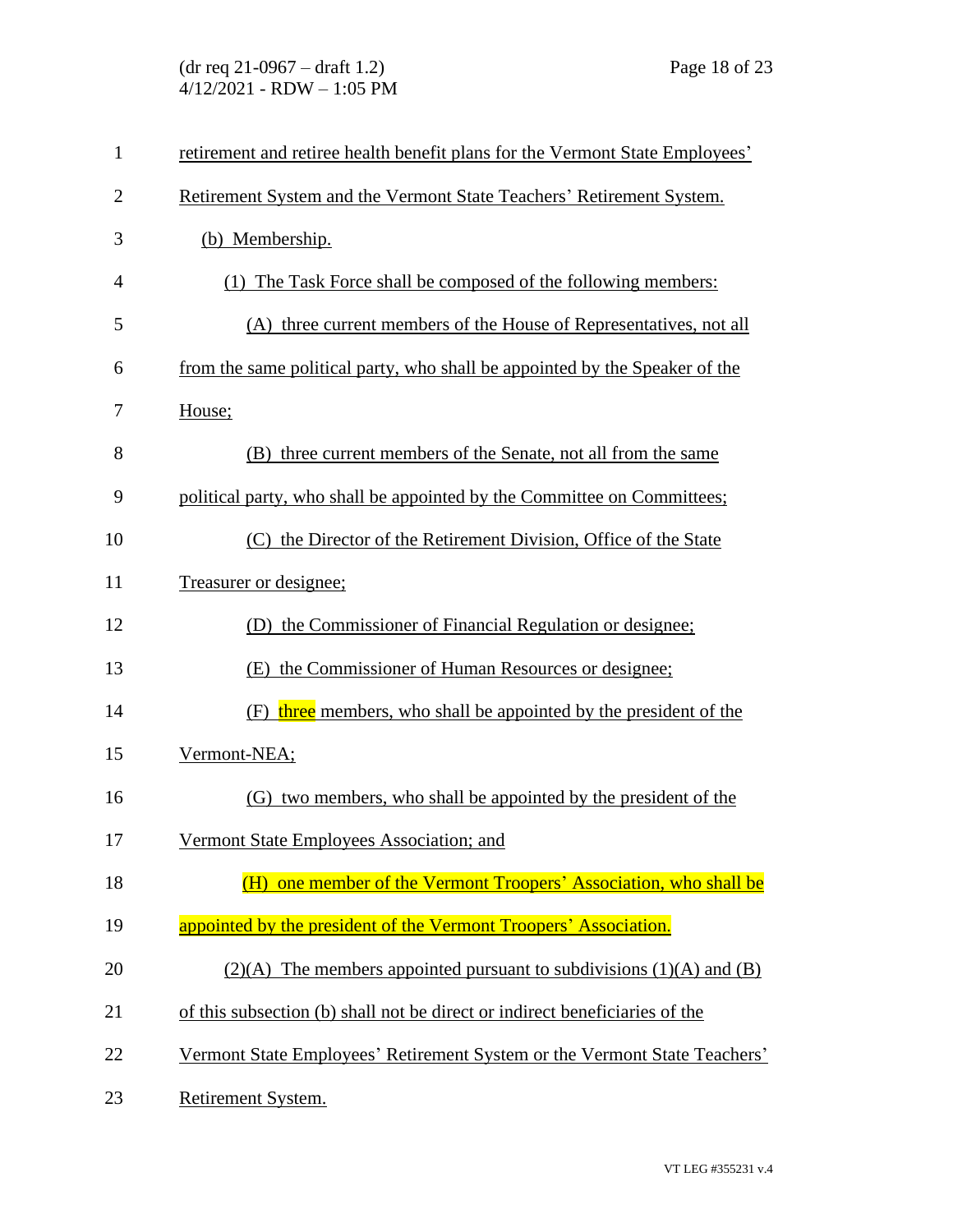| $\mathbf{1}$   | (B) The members appointed pursuant to subdivisions $(1)(F)$ –(I) of                 |
|----------------|-------------------------------------------------------------------------------------|
| $\overline{c}$ | this subsection (b) shall not be currently serving as a legislator or the spouse or |
| 3              | partner of an individual currently serving as a legislator.                         |
| 4              | (C) Upon designation and approval, any members appointed pursuant                   |
| 5              | to subdivisions $(1)(D)$ and $(E)$ of this subsection (b) shall be the only         |
| 6              | representative of the designator to participate in Task Force proceedings.          |
| 7              | (c) Powers and duties.                                                              |
| 8              | The Task Force shall make recommendations about <b>benefit</b>                      |
| 9              | provisions and appropriate funding sources along with other recommendations         |
| 10             | it deems appropriate for consideration, consistent with actuarial and               |
| 11             | governmental accounting standards, as well as demographic and workforce             |
| 12             | trends and the long-term sustainability of the benefit programs, including the      |
| 13             | following:                                                                          |
| 14             | (A) setting a pension stabilization target number for the State                     |
| 15             | <b>Employees' Retirement System and the State Teachers' Retirement System</b>       |
| 16             | that:                                                                               |
| 17             | (i) reduces the actuarial accrued liability based on actuarial value                |
| 18             | of assets by a sum equivalent to the amount of the increase from fiscal year        |
| 19             | 2021 to fiscal tear 2022, as reported in the Vermont State Employees'               |
| 20             | Retirement System Actuarial Valuation and Review, dated June 30, 2020               |
| 21             | and the Vermont State Teachers' Retirement System Actuarial Valuation               |
| 22             | and Review, dated June 30, 2020.                                                    |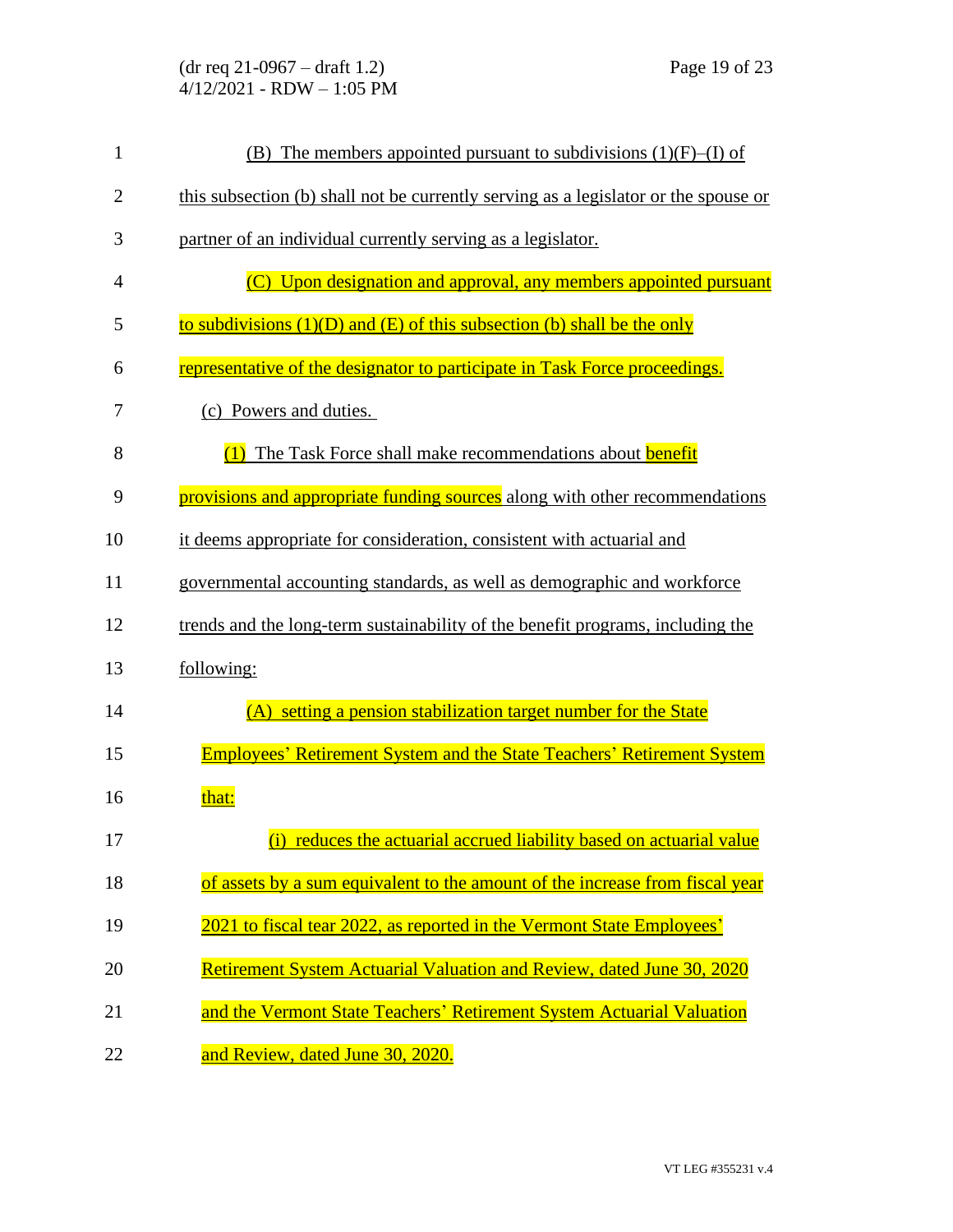| $\mathbf{1}$   | (ii) reduces the actuarially determined employer contributions by a            |
|----------------|--------------------------------------------------------------------------------|
| $\overline{2}$ | sum equivalent to the amount of the increase from fiscal year 2021 to fiscal   |
| 3              | year 2022, as reported in the Vermont State Employees' Retirement System       |
| 4              | Actuarial Valuation and Review, dated June 30, 2020 and the Vermont            |
| 5              | <b>State Teachers' Retirement System Actuarial Valuation and Review, dated</b> |
| 6              | <b>June 30, 2020.</b>                                                          |
| 7              | (B) a five-year review of benefit expenditure levels as well as                |
| 8              | employer and employee contribution levels and growth rates and a three-,       |
| 9              | <u>five-, and ten-year projection of these levels and rates;</u>               |
| 10             | based on benefit and funding benchmarks:                                       |
| 11             | (i) proposed new benefit structures with the objective of adequate             |
| 12             | benefits within the established cost containment benchmarks, including an      |
| 13             | evaluation of a shared-risk model for employee contributions and cost-of-      |
| 14             | living adjustments; and                                                        |
| 15             | (ii)<br>an estimate of the cost of current and any proposed benefit            |
| 16             | structures on a budgetary, pay-as-you-go, and full actuarial accrual basis;    |
| 17             | (D) evaluating the intermediate and long-term economic impacts to              |
| 18             | the State and local economics of proposed changes to benefits or               |
| 19             | contributions and their potential impact on retiree spending.                  |
| 20             | (E) evaluating any cross-subsidization between all groups within the           |
| 21             | Vermont State Employees' Retirement System and adjusting contribution          |
| 22             | amounts to eliminate any cross-subsidization;                                  |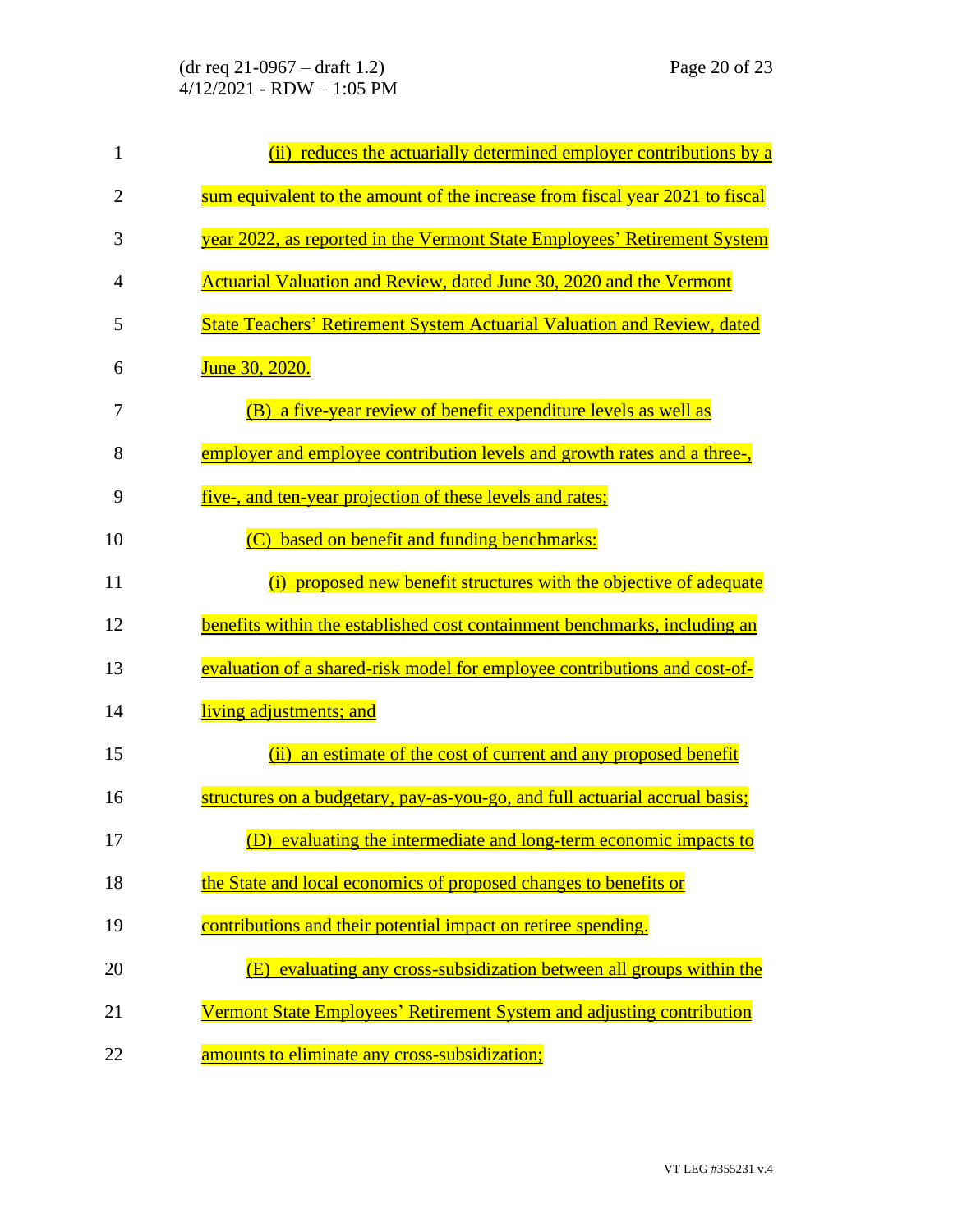| $\mathbf{1}$   | (G) evaluating alternative plan designs, such as hybrid or defined          |
|----------------|-----------------------------------------------------------------------------|
| $\overline{2}$ | contribution plan options or a combination of a defined benefit plan and a  |
| 3              | defined contribution plan.                                                  |
| 4              | (H) examining permanent and temporary revenue streams to fund the           |
| 5              | Vermont State Employees' Retirement System and the State Teachers'          |
| 6              | <b>Retirement System, [KEEP THIS LANGUAGE? "including</b>                   |
| 7              | contributions from the State and employees, to achieve benefit and          |
| 8              | <b>funding benchmarks"];</b>                                                |
| 9              | $(I)$ a plan for prefunding other postemployment benefits, with an          |
| 10             | evaluation of using federal funds to the extent permissible; and            |
| 11             | (J) a plan to lower other postemployment benefits healthcare costs,         |
| 12             | including reviewing health benefit design innovations, State regulatory     |
| 13             | measures, and alternative methods of providing pooled healthcare benefits.  |
| 14             | The Task Force shall not make recommendations on adjusting the              |
| 15             | assumed rates of return.                                                    |
| 16             | (d) Stakeholder input. During the course of its deliberations, and prior to |
| 17             | any final recommendations being made, the Task Force shall:                 |
| 18             | $(1)$ solicit input, including through public hearings, from affected       |
| 19             | stakeholders; and                                                           |
| 20             | (2) consult with Group D members of the State Employees' Retirement         |
| 21             | System and members of the State Employees' Retirement System employed as    |
| 22             | <b>State correctional officers.</b>                                         |
| 23             | (e) Assistance.                                                             |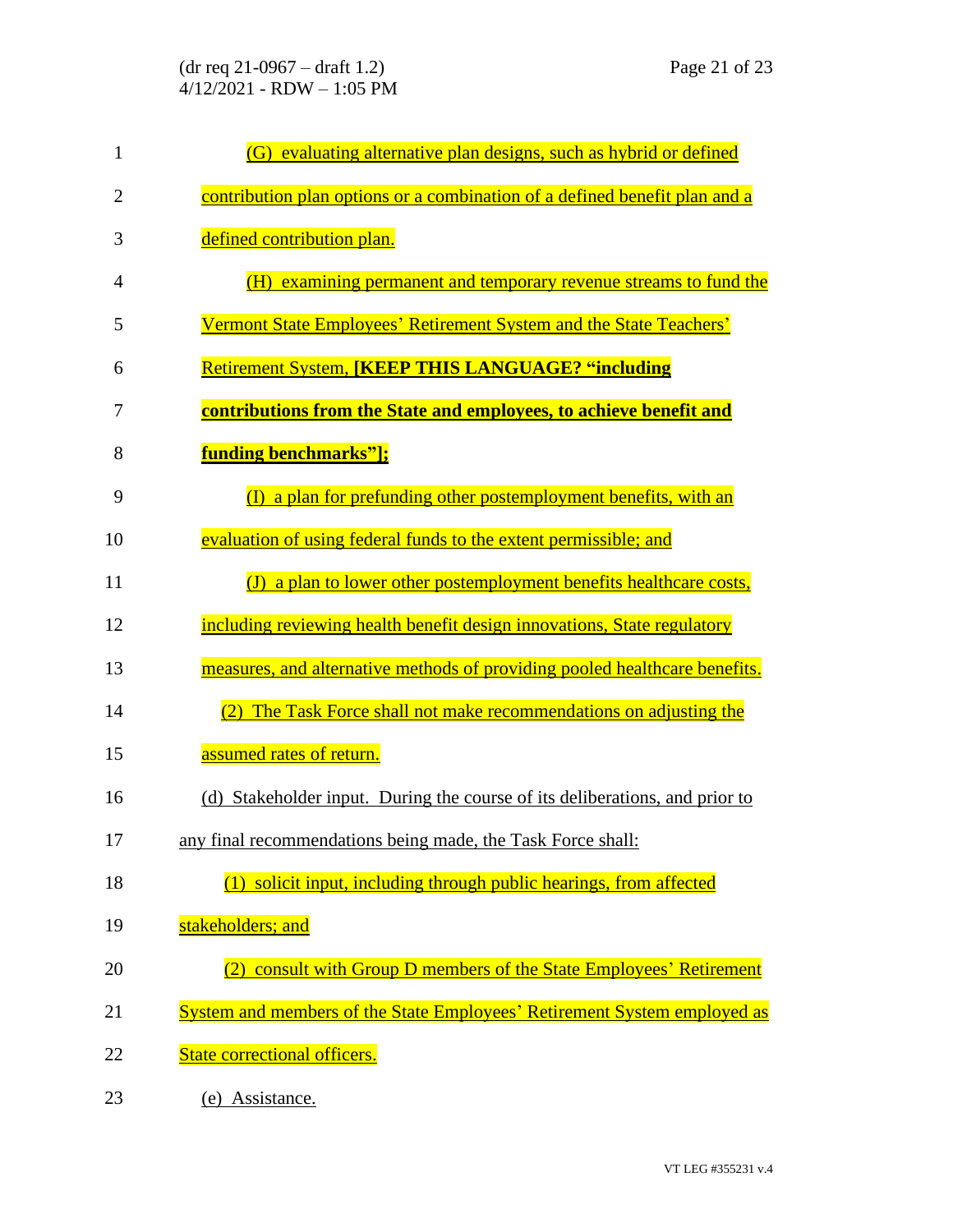| $\mathbf{1}$   | (1) The Task Force shall have:                                                   |
|----------------|----------------------------------------------------------------------------------|
| $\overline{2}$ | (A) administrative, technical, and legal assistance from the Office of           |
| 3              | the State Treasurer;                                                             |
| $\overline{4}$ | (B) fiscal assistance from the Joint Fiscal Office; and                          |
| 5              | committee support services from the Office of Legislative<br>(C)                 |
| 6              | Operations.                                                                      |
| 7              | (2) The Task Force may contract for advisory services from an                    |
| 8              | independent benefits expert and legal expert, as necessary. The sum of not       |
| 9              | more than \$200,000.00 in general funds shall be appropriated for this purpose.  |
| 10             | (f) Report. On or before September 1, 2021, the Task Force shall submit a        |
| 11             | written report to the Governor and to the House and Senate Committees on         |
| 12             | Government Operations with its findings and any recommendations for              |
| 13             | legislative action. The Task Force shall also provide the report to the Board of |
| 14             | Trustees of the State Employees' and Teachers' Retirement Systems for their      |
| 15             | consideration and comment to the General Assembly.                               |
| 16             | (g) Meetings.                                                                    |
| 17             | (1) The members appointed pursuant to subsection $(b)(1)(A)$ and $(B)$ of        |
| 18             | this section shall appoint a House and Senate member as co-chairs, who shall     |
| 19             | call the first meeting of the Task Force to occur on or before June 15, 2021.    |
| 20             | (2) A majority of the membership shall constitute a quorum.                      |
| 21             | The Task Force shall cease to exist on June 30, 2022.<br>(3)                     |
| 22             | (h) Compensation and reimbursement.                                              |